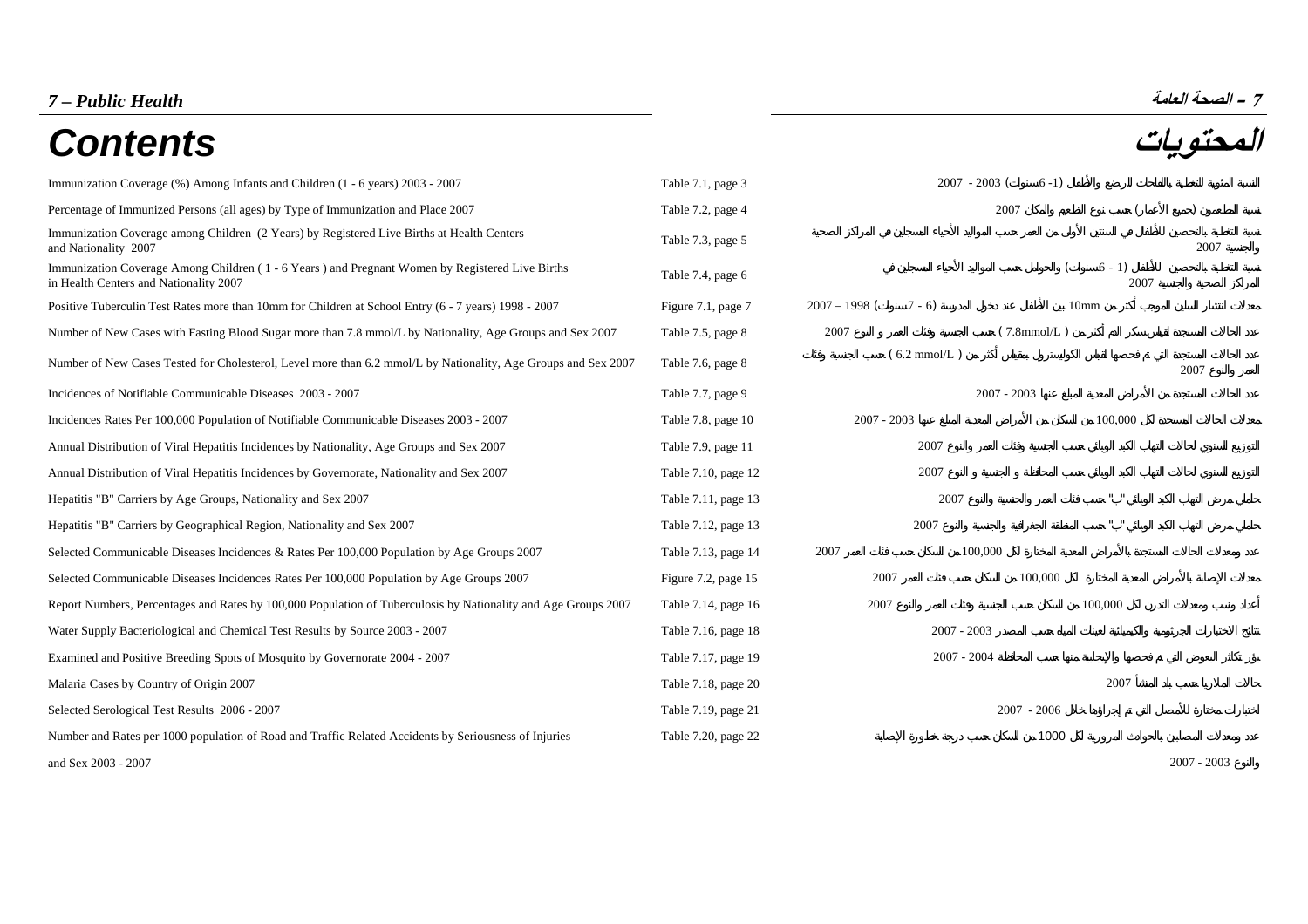# *7 – Public Health … (cont'd)* **(تابع (... العامة الصحة – <sup>7</sup>**

| Road & Traffic Related Accidents Rates Per 1000 Population by Seriousness of Injuries 2003 - 2007                                       | Figure 7.3, page 23 | $2007 - 2003$ | 1000                  |      |
|-----------------------------------------------------------------------------------------------------------------------------------------|---------------------|---------------|-----------------------|------|
| Number of Road and Traffic Related Accidents by Seriousness of Injuries and Age Groups 2007                                             | Table 7.21, page 24 | 2007          |                       |      |
| Injury Accidents by Main Causes and Seriousness of Injury 2007                                                                          | Table 7.22, page 25 |               | 2007                  |      |
| Injury Accidents by Region and Seriousness of Injury 2007                                                                               | Table 7.23, page 26 | 2007          |                       |      |
| Number of Road and Traffic Related Accidents by Seriousness of Injuries and Governorate 2007                                            | Table 7.24, page 27 | 2007          |                       |      |
| Number and Rates of Occupational Injuries and Deaths Per 1000 Insured Persons by Nationality, Division of Economic Activity<br>and 2007 | Table 7.25, page 28 |               | 1000                  | 2007 |
| Occupational Injuries & Deaths Rates Per 1000 Insured Persons by Nationality & Division of Economic Activity 2007                       | Table 7.26, page 29 | 2007          | 1000                  |      |
| Top Occupational Accidents Rates Per 1000 Insured Persons 2003 - 2007                                                                   | Figure 7.4, page 30 |               | 1000<br>$2007 - 2003$ |      |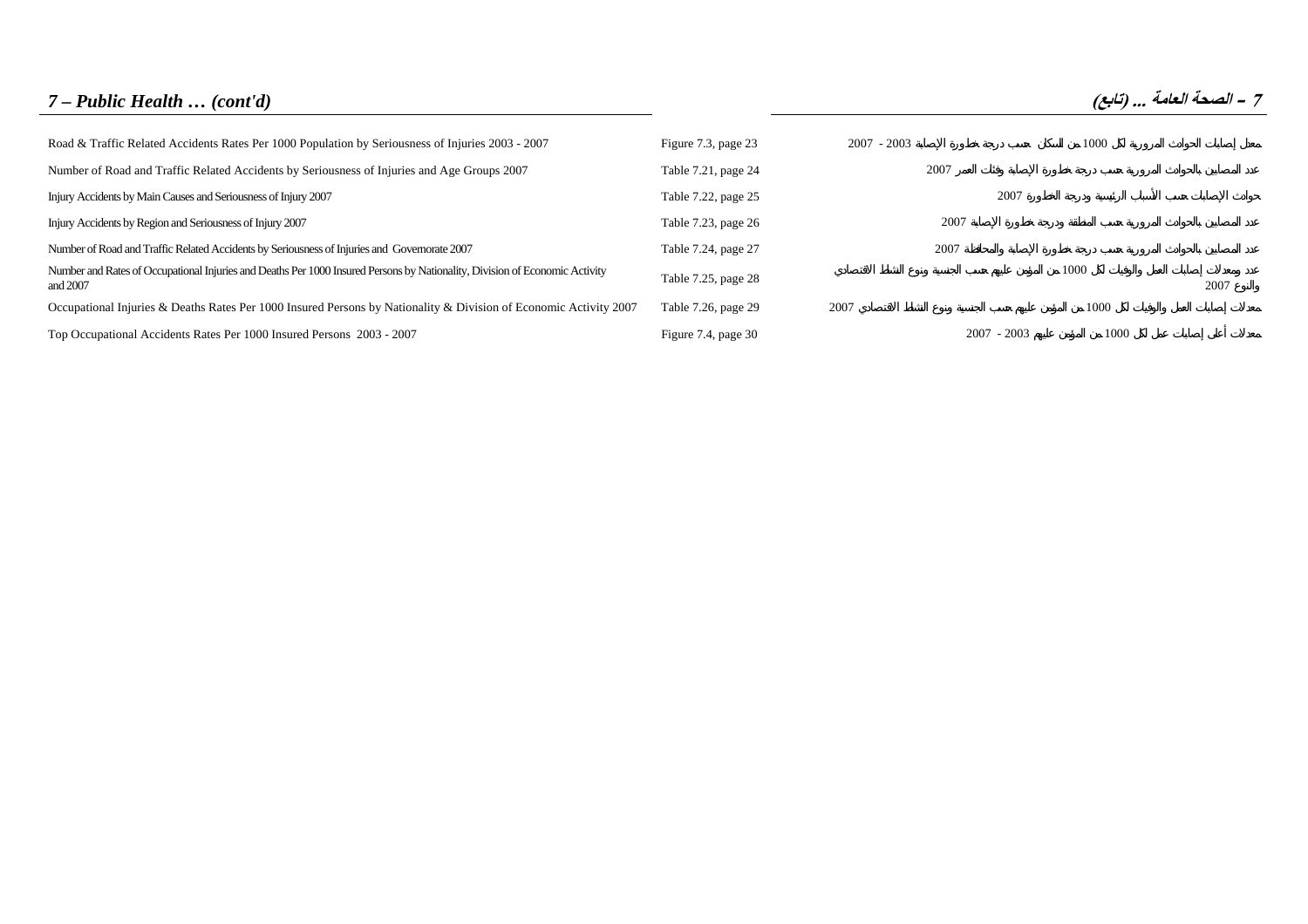# **الإصطلاحات** *Conventions*

Dair Health Center officially re-opened and re-named to National Bank of Bahrain Health Center – Dair in 2007.

Zallaq Clinic upgraded to Zallaq Health Center effective from 2007 and now providing all primary health care services.

#### **Tables 7.3 & 7.4 7.4**

New vaccines introduced in 2006 as follows:-

- $\bullet$  1<sup>st</sup> dose of Diphtheria, Pertussis, Tetanus (DPT) is given at age of two months.
- $1<sup>st</sup>$  dose of Hepatitis A (HAV 1) is given at age of one year.
- $2<sup>nd</sup>$  dose of Hepatitis A (HAV 2) is given at age of two years.
- Meningococcal (MENINGO) is given at age of two years.

The calculation of the coverage was based on total Bahraini and Non-Bahraini of targeted age of each vaccine as per the immunization schedule recommended by World Health Organization. .

Percentage Coverage of TT will normally be decreased by time as most of the pregnant women were immuned at childhood or school vaccination program.

Percentage Coverage for child immuned at birth by Tetanus vaccination against Tetanus Neonatorum will normally be increased by the number of newborns protected at birth against Tetanus from their mother who received 2 doses or more of Tetanus any time in her life.

Meningocaccal: The data is collected as total and not by nationality. .

. 2007 -

2007

**& 7.3**

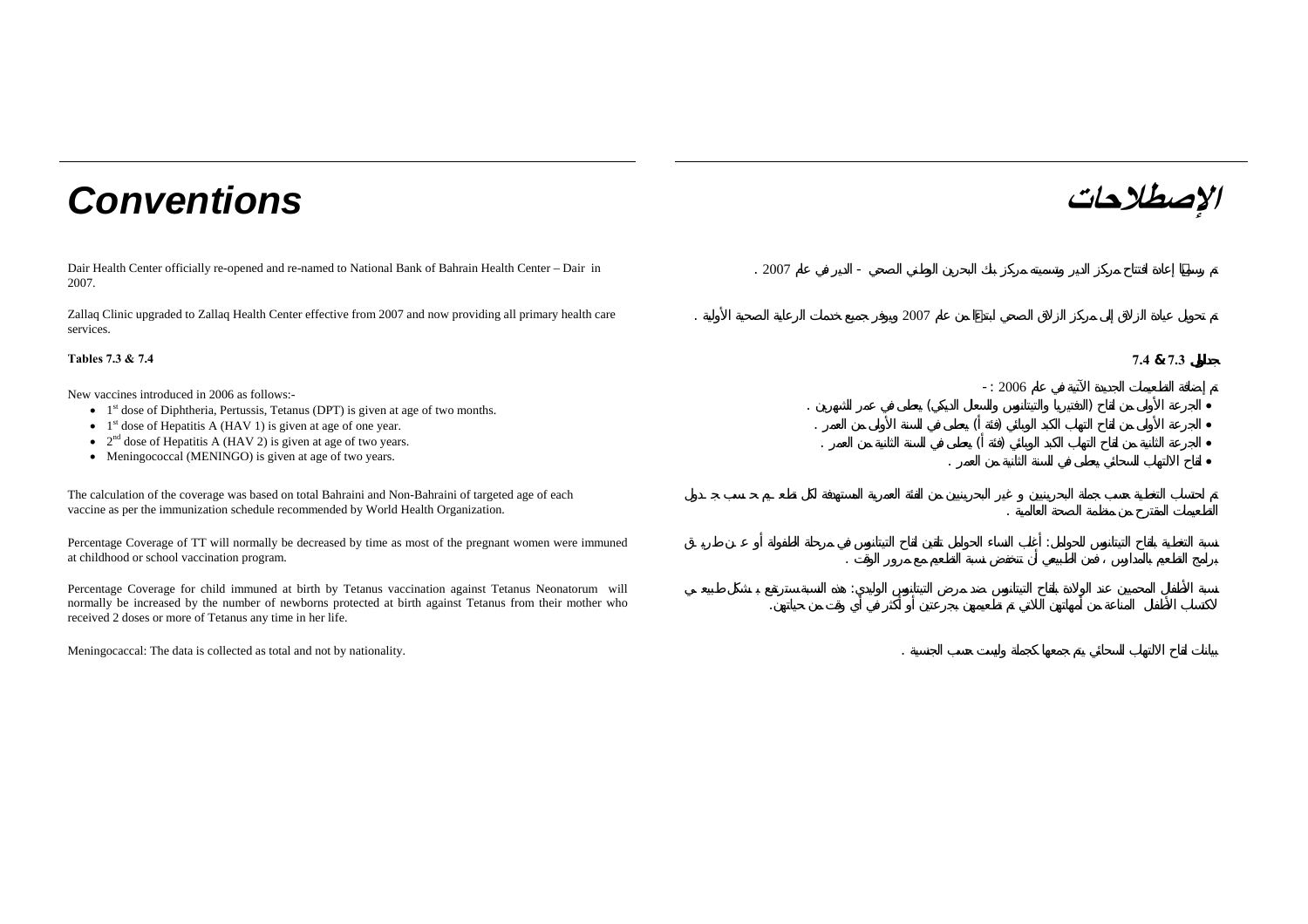|                 | Table 7.1                                                                    |
|-----------------|------------------------------------------------------------------------------|
| $2007 - 2003$ ( | $6-1)$                                                                       |
|                 | Immunization Coverage (%) Among Infants and Children (1-6 years) 2003 - 2007 |

<span id="page-3-0"></span>

| Vaccine                                        | 2007 | 2006 | 2005 | 2004      | 2003      |       |     |  |
|------------------------------------------------|------|------|------|-----------|-----------|-------|-----|--|
| Infant $<$ 1 Year                              |      |      |      |           |           |       | 1 > |  |
| Third dose of DPT                              | 96.7 | 98.4 | 98.2 | 97.7      | 97.3      |       |     |  |
| (Diphtheria, Tetanus, Pertussis)               |      |      |      |           |           |       |     |  |
| Third dose of OPV (Oral Polio)                 | 96.7 | 98.4 | 98.1 | 97.7      | 97.3      |       |     |  |
| Third dose of Hepatitis B (HB)                 | 96.7 | 98.4 | 98   | 98        | 98        |       |     |  |
| Third dose of Haemophilus Influenza B (Hib)    | 96.7 | 98.4 | 98.2 | 97.8      | 97.2      |       |     |  |
|                                                |      |      |      |           |           |       |     |  |
| BCG (Bacille Calmette-Guerin) (Non-Bahraini) * | 87.0 | 83.2 | 89.3 | <b>NA</b> | <b>NA</b> | $*$ ( |     |  |
| Children of age 1 Year                         |      |      |      |           |           |       |     |  |
| MMR1 (Mumps, Measles, Rubella - dose 1)        | 100  | 100  | 100  | 98.8      | 100       |       |     |  |
|                                                |      |      |      |           |           |       |     |  |
| <b>Children of age 6 Years</b>                 |      |      |      |           |           |       |     |  |
| MMR2 (Mumps, Measles, Rubella - dose 2)        | 100  | 99   | 99   | 100       | 99.5      |       |     |  |
|                                                |      |      |      |           |           |       |     |  |
|                                                |      |      |      |           |           |       |     |  |

*\* BCG vaccine is given only for infant of non-Bahraini* ( ) *\* mothers from endemic countries.* .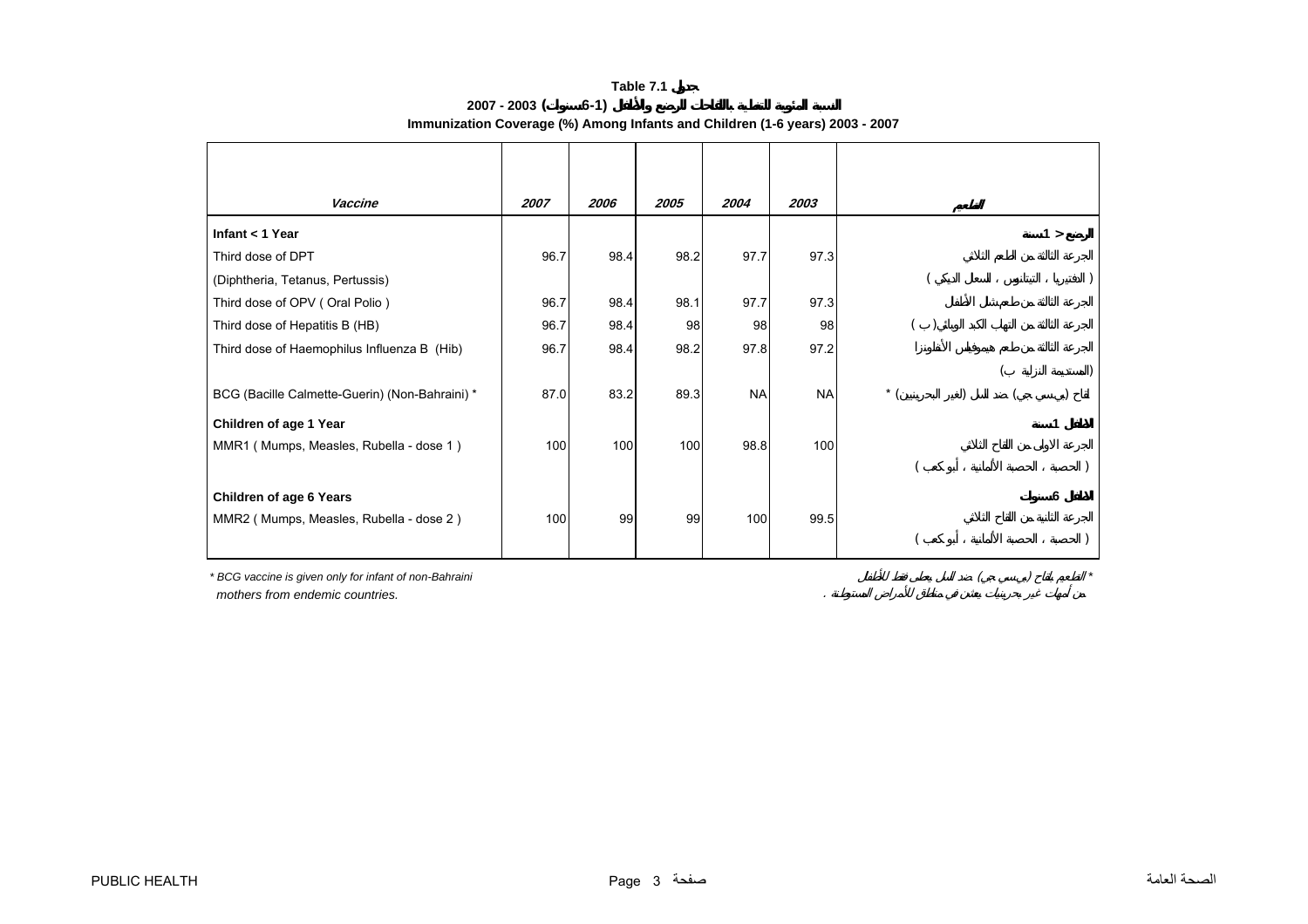**<sup>2007</sup> ( ) Percentage of Immunized Persons (all ages) by Type of Immunization and Place 2007**

<span id="page-4-0"></span>

|                                             |              |                                          |                                    |                | $\mathbf{1}$                  |                                 |                                            |                |  |
|---------------------------------------------|--------------|------------------------------------------|------------------------------------|----------------|-------------------------------|---------------------------------|--------------------------------------------|----------------|--|
| <b>Type of Immunization</b>                 | <b>Total</b> | Private<br><b>Hospitals</b><br>& Clinics | <b>Military</b><br><b>Hospital</b> | <b>Schools</b> | Sh.Sabah<br>H.C. <sup>1</sup> | <b>Health</b><br><b>Centres</b> | <b>Public Health</b><br><b>Directorate</b> |                |  |
| DPT (Diphtheria, Pertussis, Tetanus)        | 65,412       | 0.1                                      |                                    |                |                               | 99.9                            |                                            |                |  |
| OPV (Oral Polio Vaccine)                    | 74,255       | 7.8                                      | 4.0                                |                |                               | 88.2                            |                                            |                |  |
| DT -Diphtheria, Tetanus (Children)          | 158          | 28.5                                     | 6.3                                |                |                               | 62.7                            | 2.5                                        |                |  |
| TD - Tetanus, Diphtheria (Adult)            | 29,302       | 11.6                                     | 7.5                                | 42.3           |                               | 37.7                            | 0.9                                        |                |  |
| TT (Tetanus Toxoid) Pregnant women          |              |                                          |                                    |                |                               |                                 |                                            |                |  |
| MMR (Mumps, Measles, Rubella)               | 42,583       | 5.0                                      | 1.7                                | 29.7           |                               | 63.5                            |                                            |                |  |
| BCG (Bacillus Calmette Guerin) <sup>2</sup> | 3,091        | 25.8                                     | 14.5                               |                | 59.7                          |                                 |                                            | $\overline{2}$ |  |
| Cholera                                     |              |                                          |                                    |                |                               |                                 |                                            |                |  |
| Typhoid fever                               | 11,691       | 5.8                                      |                                    |                | 6.3                           | 86.6                            | 1.3                                        |                |  |
| Yellow fever                                | 521          |                                          |                                    |                | 91.7                          |                                 | 8.3                                        |                |  |
| Meningococcal ACYW                          | 52,620       | 4.9                                      | 0.8                                |                | 1.4                           | 91.3                            | 1.6                                        |                |  |
| Hepatitis B (Child)                         | 60,856       | 7.8                                      | 4.4                                |                |                               | 87.8                            |                                            |                |  |
| Hepatitis B (Adult)                         | 39,821       | 7.3                                      | 0.7                                | 84.4           |                               | 3.8                             | 3.7                                        |                |  |
| Haemophilus Influenzae B (Hib)              | 60,643       | 7.7                                      | 4.4                                |                |                               | 87.9                            | 0.0                                        |                |  |
| Rabies                                      |              |                                          |                                    |                |                               |                                 | 100.0                                      |                |  |
| Pneumococcal                                | 957          | 96.0                                     | 0.1                                |                |                               | 0.9                             | 2.9                                        |                |  |
| Hepatitis A - Child                         | 31,251       | 9.7                                      | 2.8                                |                |                               | 87.4                            | 0.1                                        |                |  |
| Hepatitis A - Adult                         | 2,660        | 37.9                                     | 3.1                                |                |                               | 30.2                            | 28.8                                       |                |  |
| Injection Polio Vaccine (IPV) <sup>3</sup>  |              |                                          |                                    |                |                               | 100.0                           |                                            |                |  |
| Chickenpox                                  | 1,933        | 99.3                                     | 0.2                                |                |                               | 0.3                             | 0.2                                        |                |  |
| Influenza                                   | 7,251        | 38.3                                     | 1.8                                |                | 0.4                           | 30.7                            | 28.8                                       |                |  |

<sup>1</sup> Sh. Sabah H.C: vaccinations are carried out at this Health Center on behalf of the Public  $\frac{1}{2}$  :  $\frac{1}{2}$  ,  $\frac{1}{2}$  ,  $\frac{1}{2}$  ,  $\frac{1}{2}$  ,  $\frac{1}{2}$  ,  $\frac{1}{2}$  ,  $\frac{1}{2}$  ,  $\frac{1}{2}$  ,  $\frac{1}{2}$  ,  $\frac{1}{2$  *Health Directorate, which include vaccinations to travelers and schools. Those vaccinations carried out for patients within its own catchment area are included under "Health Centers".* 

 $2^2$  BCG vaccination, which provides protection against tuberculosis, is given at  $2^2$  *pre-schoold age (4-6 years old) to those children who are found to be tuberculin negative .* . *6-4* " "

*3 Injection Polio Vaccine ((IPV) is given to children for special cases.* . *<sup>3</sup>*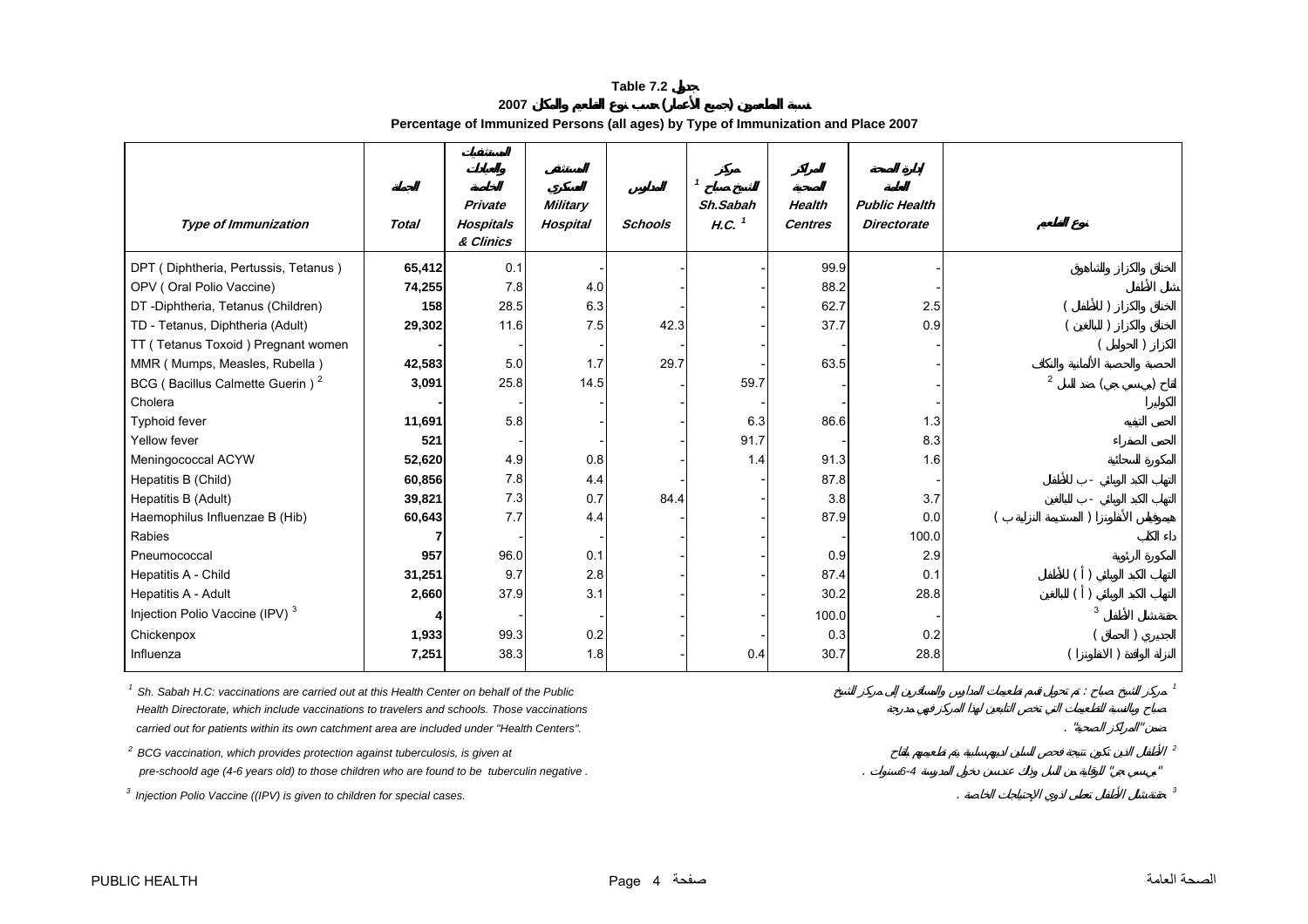**2007Immunization Coverage Among Children (2 Years) by Registred Live Births at Health Centers and Nationality 2007**

<span id="page-5-0"></span>

|                   | <b>Immunization Coverage</b> |               |              |                         |               |                   |                          |                    |              |                                     |                |              |                                     |                    |              |                   |              |                                  |
|-------------------|------------------------------|---------------|--------------|-------------------------|---------------|-------------------|--------------------------|--------------------|--------------|-------------------------------------|----------------|--------------|-------------------------------------|--------------------|--------------|-------------------|--------------|----------------------------------|
|                   |                              |               |              |                         |               |                   |                          |                    |              |                                     |                |              |                                     |                    |              |                   |              |                                  |
|                   |                              |               |              |                         |               |                   |                          |                    |              |                                     |                |              |                                     |                    |              |                   |              |                                  |
|                   | $1st$ dose of                |               |              | 3 <sup>rd</sup> dose of |               |                   | $3rd$ dose of            |                    |              | 3 <sup>rd</sup> dose of Diphtheria, |                |              | 1 <sup>st</sup> dose of Diphtheria, |                    |              | $3rd$ dose of     |              |                                  |
|                   | <b>Hepatitis A</b>           |               |              | <b>Haemophilus</b>      |               |                   | <b>Viral Hepatitis B</b> |                    |              | <b>Tetanus &amp; Pertussis</b>      |                |              | <b>Diphtheria, Tetanus</b>          |                    |              | <b>Oral Polio</b> |              |                                  |
|                   |                              |               |              | Influenzae b            |               |                   |                          |                    |              |                                     |                |              | & Pertussis                         |                    |              |                   |              |                                  |
|                   | (HAV1)                       |               |              | (Hib)                   |               |                   | (HB)                     |                    |              | (DPT & DT)                          |                |              | (DPT & DT)                          |                    |              | (OPV)             |              |                                  |
|                   | %                            | %             |              | %                       | %             |                   | %                        | %                  |              | %                                   | %              |              | %                                   | %                  |              | %                 | %            |                                  |
|                   |                              |               |              |                         |               |                   |                          |                    |              |                                     |                |              |                                     |                    |              |                   |              |                                  |
|                   |                              |               |              |                         |               |                   |                          |                    |              |                                     |                |              |                                     |                    |              |                   |              | <b>Health Center</b>             |
| %                 | Non-                         | Bah           | %            | Non-                    | Bah           | %                 | Non-                     | Bah                | %            | Non-                                | Bah            | %            | Non-                                | Bah                | %            | Non-              | <b>Bah</b>   |                                  |
|                   | <b>Bah</b>                   |               |              | <b>Bah</b>              |               |                   | <b>Bah</b>               |                    |              | <b>Bah</b>                          |                |              | <b>Bah</b>                          |                    |              | <b>Bah</b>        |              |                                  |
| 96.2              | 114.5                        | 90.8          | 90.3         | 83.4                    | 92.8          | 90.3              | 83.4                     | 92.8               | 90.3         | 83.4                                | 92.8           | 91.3         | 87.7                                | 92.6               | 90.3         | 83.4              |              | 92.8 Region I                    |
| 88.0              | 102.7                        | 80.8          | 84.5         | 77.4                    | 89.2          | 84.5              | 77.4                     | 89.2               | 84.5         | 77.4                                | 89.2           | 85.9         | 87.0                                | 85.2               | 84.5         | 77.4              | 89.2         | Muharrag                         |
| 104.9             | 124.8                        | 95.0          | 96.1         | 91.9                    | 98.7          | 96.1              | 91.9                     | 98.7               | 96.1         | 91.9                                | 98.7           | 95.4         | 88.0                                | 100.0              | 96.1         | 91.9              | 98.7         | Sh.Salman                        |
| 91.6              | 119.7                        | 88.4          | 89.2         | 78.8                    | 90.6          | 89.2              | 78.8                     | 90.6               | 89.2         | 78.8                                | 90.6           | 91.5         | 98.8                                | 90.5               | 89.2         | 78.8              | 90.6         | National Bank of Bahrain - Arad  |
| 102.2             | 113.8<br>94.8                | 101.3         | 92.6         | 78.6                    | 93.4<br>95.7  | 92.6              | 78.6                     | 93.4               | 92.6         | 78.6                                | 93.4           | 94.0         | 60.7                                | 96.1               | 92.6         | 78.6<br>74.4      | 93.4<br>95.7 | National Bank of Bahrain - Dair  |
| 93.3<br>88.3      |                              | 91.2          | 82.8<br>92.8 | 74.4<br>84.1            | 104.8         | 82.9<br>92.8      | 74.6<br>84.1             | 95.8<br>104.8      | 82.8<br>92.8 | 74.4<br>84.1                        | 95.7           | 76.3<br>87.0 | 69.8<br>79.7                        | 86.5<br>97.0       | 82.8<br>92.8 | 84.1              | 104.8        | <b>Region II</b><br>Naim         |
| 96.6              | 84.6<br>105.1                | 93.1<br>82.4  | 81.3         | 73.0                    | 101.5         | 82.2              | 74.0                     | 102.3              | 81.3         | 73.0                                | 104.8<br>101.5 | 80.7         | 76.2                                | 91.6               | 81.3         | 73.0              | 101.5        | Ibn Sinna                        |
| 88.0              | 84.9                         | 90.9          | 78.2         | 64.1                    | 92.4          | 78.2              | 64.1                     | 92.4               | 78.2         | 64.1                                | 92.4           | 63.9         | 49.7                                | 78.2               | 78.2         | 64.1              | 92.4         | Sh.Sabah Al Salem                |
| 110.5             | 114.1                        | 101.0         | 73.1         | 73.8                    | 71.2          | 73.1              | 73.8                     | 71.2               | 73.1         | 73.8                                | 71.2           | 73.4         | 72.5                                | 76.0               | 73.1         | 73.8              | 71.2         | Al Hoora                         |
| 93.0              | 35.2                         | 98.6          | 87.5         | 29.0                    | 93.5          | 87.5              | 29.0                     | 93.5               | 87.5         | 29.0                                | 93.5           | 85.5         | 40.4                                | 90.1               | 87.5         | 29.0              | 93.5         | <b>Region III</b>                |
| 90.7              | 50.6                         | 95.5          | 82.0         | 42.5                    | 86.9          | 82.0              | 42.5                     | 86.9               | 82.0         | 42.5                                | 86.9           | 82.4         | 65.5                                | 84.4               | 82.0         | 42.5              | 86.9         | Isa Town                         |
| 102.2             | 54.0                         | 104.8         | 102.3        | 36.5                    | 107.0         | 102.3             | 36.5                     | 107.0              | 102.3        | 36.5                                | 107.0          | 95.9         | 52.9                                | 99.0               | 102.3        | 36.5              | 107.0        | Jidhafs                          |
| 84.8              | 10.9                         | 97.0          | 80.4         | 7.7                     | 92.2          | 80.4              | 7.7                      | 92.2               | 80.4         | 7.7                                 | 92.2           | 77.4         | 12.6                                | 87.9               | 80.4         | 7.7               | 92.2         | Budaiya                          |
| 91.9              | 39.4                         | 95.9          | 83.8         | 48.5                    | 86.6          | 83.8              | 48.5                     | 86.6               | 83.8         | 48.5                                | 86.6           | 85.8         | 36.4                                | 89.6               | 83.8         | 48.5              | 86.6         | <b>Bilad Al Kadeem</b>           |
| 96.5              | 45.5                         | 98.4          | 88.6         | 44.4                    | 89.8          | 88.6              | 44.4                     | 89.8               | 88.6         | 44.4                                | 89.8           | 88.8         | 27.8                                | 90.4               | 88.6         | 44.4              | 89.8         | A'Ali                            |
| 90.2              | 72.5                         | 94.3          | 80.6         | 56.4                    | 86.7          | 80.6              | 56.4                     | 86.7               | 80.6         | 56.4                                | 86.7           | 79.9         | 59.5                                | 85.0               | 80.6         | 56.4              |              | 86.7 Region IV                   |
| 79.1              | 16.9                         | 85.3          | 80.4         | 24.2                    | 87.6          | 80.4              | 24.2                     | 87.6               | 80.4         | 24.2                                | 87.6           | 78.3         | 25.3                                | 85.2               | 80.4         | 24.2              | 87.6         | Hamad Town                       |
| 101.0             | 77.3                         | 101.6         | 93.7         | 56.3                    | 94.9          | 93.7              | 56.3                     | 94.9               | 93.7         | 56.3                                | 94.9           | 94.1         | 62.5                                | 95.1               | 93.7         | 56.3              | 94.9         | Sitra                            |
| 78.1              | 78.2                         | 78.0          | 61.0         | 61.0                    | 61.0          | 61.0              | 61.0                     | 61.0               | 61.0         | 61.0                                | 61.0           | 60.8         | 59.1                                | 61.6               | 61.0         | 61.0              | 61.0         | Hamad Kanoo & Jaw & Asker Clinic |
| 90.0              | 86.6                         | 92.0          | 69.7         | 63.5                    | 74.0          | 69.7              | 63.5                     | 74.0               | 69.7         | 63.5                                | 74.0           | 71.4         | 71.2                                | 71.6               | 69.7         | 63.5              | 74.0         | East Riffa                       |
| 90.1              | 2.6<br>5.4                   | 96.0<br>105.4 | 91.3<br>95.1 | 11.4<br>1.8             | 95.8<br>105.1 | 91.3              | 11.4                     | 95.8               | 91.3<br>95.1 | 11.4                                | 95.8<br>105.1  | 88.7<br>92.8 | 14.3<br>8.8                         | 92.9               | 91.3<br>95.1 | 11.4<br>1.8       | 95.8         | Kuwait                           |
| 95.6<br><b>NA</b> | <b>NA</b>                    | <b>NA</b>     | <b>NA</b>    | <b>NA</b>               | <b>NA</b>     | 95.1<br><b>NA</b> | 1.8<br><b>NA</b>         | 105.1<br><b>NA</b> | <b>NA</b>    | 1.8<br><b>NA</b>                    | <b>NA</b>      | <b>NA</b>    | <b>NA</b>                           | 101.9<br><b>NA</b> | <b>NA</b>    | <b>NA</b>         | 105.1        | Mohammed Jassim Kanoo            |
|                   |                              |               |              |                         |               |                   |                          |                    |              |                                     |                |              |                                     |                    |              |                   |              | NA Zallaq                        |
| 92.6              | 83.5                         | 95.2          | 84.9         | 64.8                    | 91.1          | 84.9              | 64.9                     | 91.1               | 84.9         | 64.8                                | 91.1           | 83.2         | 66.3                                | 88.4               | 84.9         | 64.8              | 91.1         | % HC Coverage                    |
| 7.4               | 4.1                          | 3.3           | 11.8         | 5.3                     | 6.5           | 11.8              | 5.3                      | 6.5                | 11.8         | 5.3                                 | 6.5            | 13.7         | 6.1                                 | 7.6                | 11.8         | 5.3               |              | 6.5 % Private Coverage           |
| 100.0             | 87.6                         | 98.5          | 96.7         | 70.1                    | 97.6          | 96.7              | 70.2                     | 97.6               | 96.7         | 70.1                                | 97.6           | 96.9         | 72.4                                | 96.0               | 96.7         | 70.1              |              | 97.6 Total & Percentage          |

*Note: Refer to conventions used in the report.* . :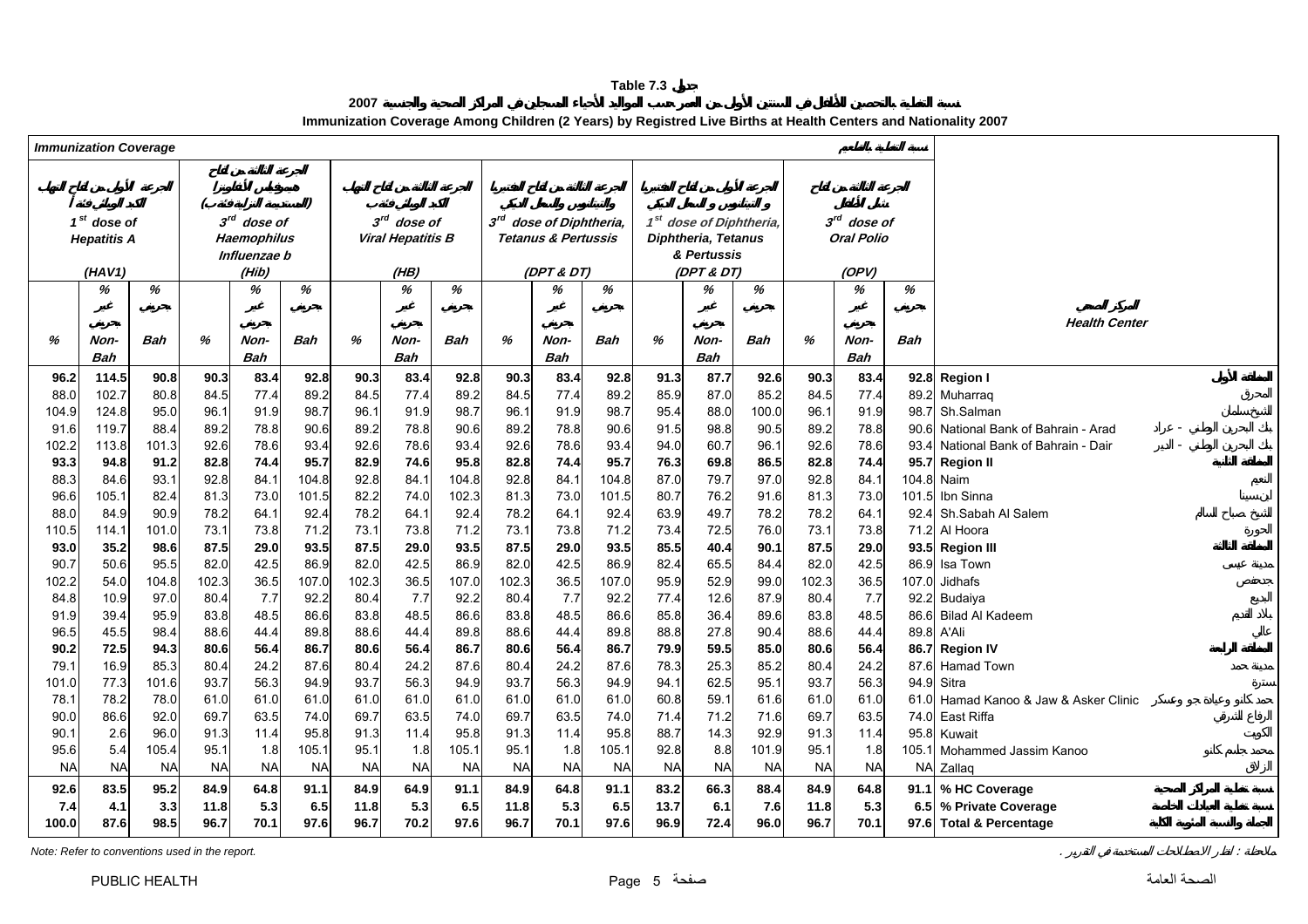|  | جدول Table 7.4 |
|--|----------------|
|--|----------------|

**<sup>2007</sup> ( <sup>6</sup> - 1)**

**Immunization Coverage Among Children ( 1 - 6 Years ) and Pregnant Women by Registered Live Births in Health Centers and Nationality 2007**

<span id="page-6-0"></span>

| $\star$ |                              | $\star$ |                                   |       | <b>Immunization Coverage</b> |       |                              |       |          |                                           |       |       |                                                           |                  |                                  |
|---------|------------------------------|---------|-----------------------------------|-------|------------------------------|-------|------------------------------|-------|----------|-------------------------------------------|-------|-------|-----------------------------------------------------------|------------------|----------------------------------|
|         | protection                   |         | % of pregnant                     |       |                              |       |                              |       |          |                                           |       |       |                                                           |                  |                                  |
|         | rate at                      |         | women received<br>2 or more doses |       |                              |       |                              |       |          |                                           |       |       |                                                           |                  |                                  |
|         | birth by                     |         | of tetanus toxoid                 |       | Meningo-                     |       | $2^{nd}$ dose of             |       | $2^{nd}$ | dose of Mumps.<br><b>Measles, Rubella</b> |       |       | 1 <sup>st</sup> dose of Mumps,<br><b>Measles, Rubella</b> |                  |                                  |
|         | TT <sub>2</sub><br>$(PAB)$ * |         | $(TT2+)$ *                        |       | coccal<br>(MENING)           |       | <b>Hepatitis A</b><br>(HAV2) |       |          | (MMR2)                                    |       |       | (MMR1)                                                    |                  |                                  |
|         |                              |         |                                   |       |                              |       | ℅                            | %     |          | %                                         | ℅     |       | %                                                         | %                |                                  |
|         |                              |         |                                   |       |                              |       |                              |       |          |                                           |       |       |                                                           |                  | <b>Health Center</b>             |
| %       |                              | %       |                                   | %     |                              | %     |                              |       | %        |                                           |       | ℅     |                                                           |                  |                                  |
|         | <b>Total</b>                 |         | <b>Total</b>                      |       | <b>Total</b>                 |       | N-Bah                        | Bah   |          | N-Bah                                     | Bah   |       | $N$ -Bah                                                  | <b>Bah</b>       |                                  |
| 87.1    | 2,150                        | 29.9    | 816                               | 139.7 | 3,406                        | 99.3  | 106.7                        | 97.1  | 83.7     | 105.9                                     | 77.1  | 97.5  | 116.7                                                     | 92.0             | <b>Region I</b>                  |
| 90.5    | 639                          | 40.4    | 334                               | 132.9 | 926                          | 87.1  | 96.3                         | 82.3  | 71.8     | 89.0                                      | 62.1  | 93.5  | 108.8                                                     | 86.0             | Muharrag                         |
| 73.9    | 522                          | 32.8    | 244                               | 138.1 | 917                          | 107.5 | 128.4                        | 98.5  | 85.3     | 128.4                                     | 66.2  | 104.9 | 124.8                                                     | 95.0             | Sh.Salman                        |
| 96.7    | 581                          | 28.7    | 191                               | 149.4 | 995                          | 95.2  | 67.0                         | 99.8  | 98.8     | 91.4                                      | 99.6  | 91.5  | 118.2                                                     | 88.4             | National Bank of Bahrain - Arad  |
| 89.7    | 408                          | 9.6     | 47                                | 138.2 | 568                          | 113.1 | 200.0                        | 108.7 | 77.5     | 128.6                                     | 75.2  | 101.4 | 110.3                                                     | 100.8            | National Bank of Bahrain - Dair  |
| 65.8    | 1,195                        | 30.5    | 730                               | 117.6 | 2,585                        | 89.9  | 91.3                         | 88.1  | 86.6     | 89.2                                      | 83.6  | 92.4  | 92.9                                                      | 91.6             | <b>Region II</b>                 |
| 66.8    | 459                          | 36.4    | 289                               | 118.9 | 848                          | 89.8  | 86.5                         | 93.5  | 75.0     | 66.2                                      | 84.8  | 90.4  | 87.4                                                      | 94.3             | Naim                             |
| 66.7    | 242                          | 36.4    | 165                               | 114.5 | 481                          | 91.2  | 95.4                         | 82.5  | 81.4     | 84.4                                      | 76.3  | 96.1  | 104.4                                                     | 82.4             | Ibn Sinna                        |
| 64.5    | 304                          | 17.8    | 132                               | 124.1 | 830                          | 87.6  | 89.3                         | 86.2  | 95.0     | 100.0                                     | 91.6  | 86.9  | 80.0                                                      | 93.4             | Sh.Sabah al Salem                |
| 64.4    | 190                          | 35.6    | 144                               | 107.6 | 426                          | 92.9  | 95.7                         | 86.4  | 99.3     | 119.1                                     | 68.3  | 103.0 | 107.2                                                     | 91.8             | Al Hoora                         |
| 92.3    | 4,187                        | 34.2    | 1,831                             | 108.9 | 5,501                        | 92.0  | 31.9                         | 97.2  | 94.1     | 48.9                                      | 97.8  | 93.0  | 35.2                                                      | 98.7             | <b>Region III</b>                |
| 96.5    | 1,261                        | 35.1    | 562                               | 109.5 | 1,661                        | 89.2  | 36.5                         | 94.4  | 93.1     | 67.2                                      | 96.0  | 90.7  | 50.6                                                      | 95.5             | Isa Town                         |
| 90.7    | 1.111                        | 39.1    | 502                               | 117.3 | 1,512                        | 95.2  | 31.4                         | 98.9  | 88.4     | 21.3                                      | 91.2  | 102.0 | 54.0                                                      | 104.6            | Jidhafs                          |
| 90.0    | 919                          | 29.6    | 395                               | 94.9  | 1,126                        | 86.7  | 28.8                         | 95.4  | 91.1     | 29.7                                      | 99.1  | 86.5  | 10.9                                                      | 98.9             | Budaiya                          |
| 93.6    | 368                          | 33.3    | 153                               | 106.2 | 479                          | 89.6  | 36.0                         | 92.7  | 91.7     | 82.6                                      | 92.4  | 91.5  | 39.4                                                      | 95.4             | <b>Bilad Al Kadeem</b>           |
| 89.2    | 528                          | 32.5    | 219                               | 119.1 | 723                          | 104.1 | 17.6                         | 106.6 | 123.6    | 54.5                                      | 125.6 | 94.3  | 45.5                                                      | 96.1             | A'Ali                            |
| 80.1    | 3,544                        | 28.3    | 1,580                             | 118.4 | 6,063                        | 88.6  | 66.8                         | 93.4  | 102.0    | 107.2                                     | 100.8 | 88.6  | 67.3                                                      | 93.6             | <b>Region V</b>                  |
| 70.9    | 444                          | 16.4    | 133                               | 127.7 | 972                          | 84.0  | 22.5                         | 90.3  | 80.9     | 25.3                                      | 89.3  | 79.5  | 15.5                                                      | 85.8             | Hamad Town                       |
| 86.5    | 868                          | 33.4    | 359                               | 116.8 | 1,143                        | 100.5 | 61.9                         | 101.4 | 81.1     | 40.0                                      | 82.2  | 100.8 | 81.8                                                      | 101.3            | Sitra                            |
| 84.7    | 640                          | 22.5    | 282                               | 95.9  | 1,037                        | 69.2  | 74.5                         | 66.8  | 121.0    | 136.9                                     | 112.9 | 74.1  | 74.7                                                      | 73.8             | Hamad Kanoo & Jaw & Asker Clinic |
| 68.9    | 586                          | 27.7    | 334                               | 136.2 | 1,430                        | 77.0  | 83.9                         | 73.2  | 91.0     | 110.5                                     | 79.6  | 86.4  | 77.1                                                      | 92.2             | East Riffa                       |
| 99.5    | 576                          | 39.8    | 261                               | 106.4 | 663                          | 98.2  | 0.0                          | 107.2 | 102.9    | 10.3                                      | 109.2 | 90.3  | 10.3                                                      | 95.7             | Kuwait                           |
| 57.8    | 315                          | 31.5    | 185                               | 117.5 | 737                          | 107.7 | 1.8                          | 118.2 | 123.5    | 3.1                                       | 132.8 | 95.6  | 5.4                                                       | 105.4            | Mohammed Jassim Kanoo            |
| 174.2   | 115                          |         | 26                                |       | 81                           |       |                              |       |          |                                           |       |       |                                                           |                  | Zallag                           |
| 83.6    | 11,076                       | 30.9    | 4,957                             | 118.6 | 17,555                       | 91.7  | 79.1                         | 95.1  | 93.6     | 93.0                                      | 93.7  | 92.2  | 81.6                                                      | 95.2             | % HC Coverage to                 |
| 12.4    | 1,992                        | 8.7     | 1,403                             | 15.1  | 2,237                        | 8.3   | 4.2                          | 4.1   | 6.4      | 4.1                                       | 2.3   | 7.8   | 4.2                                                       | 3.6 <sub>1</sub> | % Private Coverage to            |
| 96.0    | 13,068                       | 39.6    | 6,360                             | 133.7 | 19,792                       | 100.0 | 83.3                         | 99.2  | 100.0    | 97.1                                      | 96.0  | 100.0 | 85.8                                                      |                  | 98.8 Total & Percentage          |

*\* Refer to conventions used in the report.* . *\**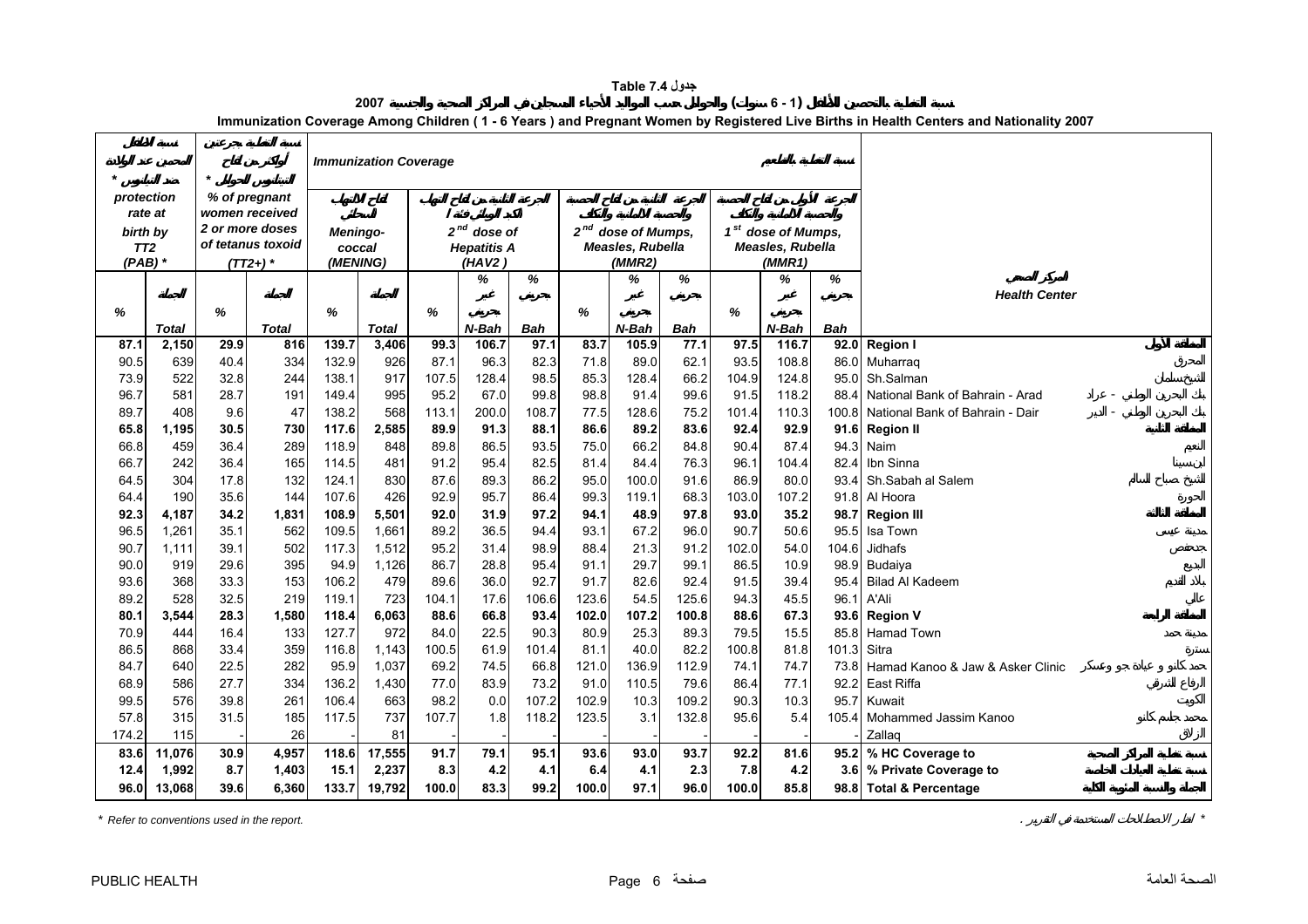<span id="page-7-0"></span>



*Year*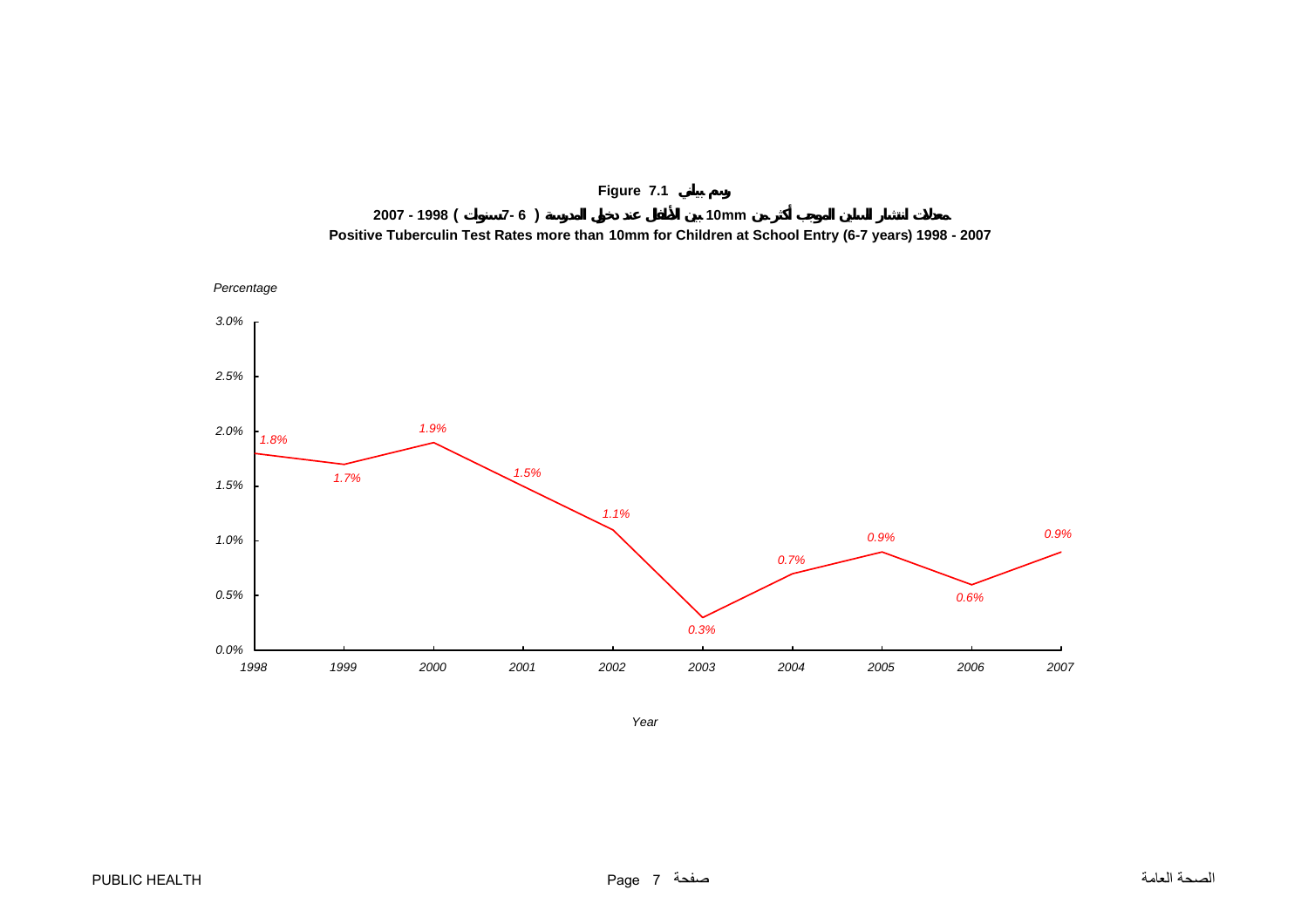#### **Table 7.5 2007 ( 7.8mmoI/L )**

<span id="page-8-0"></span>

| <b>Total</b> |        |             |              | Non-Bahraini |             | <b>Bahraini</b> |        |             |              |
|--------------|--------|-------------|--------------|--------------|-------------|-----------------|--------|-------------|--------------|
| <b>Total</b> | Female | <b>Male</b> | <b>Total</b> | Female       | <b>Male</b> | <b>Total</b>    | Female | <b>Male</b> | Age Group    |
| 199          | 112    | 87          | 14           | 3            | 11          | 185             | 109    | 76          | >20          |
| 2,466        | 1,388  | 1,078       | 562          | 233          | 329         | 1,904           | 1,155  | 749         | $20 - 40$    |
| 13,892       | 8,283  | 5,609       | 2,026        | 811          | 1,215       | 11,866          | 7,472  | 4,394       | $41 - 60$    |
| 6,794        | 4,144  | 2,650       | 279          | 149          | 130         | 6,515           | 3,995  | 2,520       | < 60         |
| 23,351       | 13,927 | 9,424       | 2,881        | 1,196        | 1,685       | 20,470          | 12,731 | 7,739       | <b>Total</b> |

**Number of New Cases with Fasting Blood Sugar more than 7.8 mmol\L by Nationality, Age Groups and Sex 2007**

#### **Table 7.6**

# **2007 ( 6.2mmoI/L ) Number of New Cases Tested for Cholesterol, Level more than 6.2 mmol/L by Nationality, Age Groups and Sex 2007**

| <b>Total</b> |        |             |              | Non-Bahraini |             | <b>Bahraini</b> |        |             |              |
|--------------|--------|-------------|--------------|--------------|-------------|-----------------|--------|-------------|--------------|
|              |        |             |              |              |             |                 |        |             |              |
| <b>Total</b> | Female | <b>Male</b> | <b>Total</b> | Female       | <b>Male</b> | <b>Total</b>    | Female | <b>Male</b> | Age Group    |
| 76           | 46     | 30          | 6            | 3            | 3           | 70              | 43     | 27          | > 20         |
| 1,743        | 904    | 839         | 424          | 176          | 248         | 1,319           | 728    | 591         | $20 - 40$    |
| 6,046        | 3,855  | 2,191       | 1,056        | 513          | 543         | 4,990           | 3,342  | 1,648       | $41 - 60$    |
| 2,365        | 1,700  | 665         | 102          | 62           | 40          | 2,263           | 1,638  | 625         | < 60         |
| 10,230       | 6,505  | 3,725       | 1,588        | 754          | 834         | 8,642           | 5,751  | 2,891       | <b>Total</b> |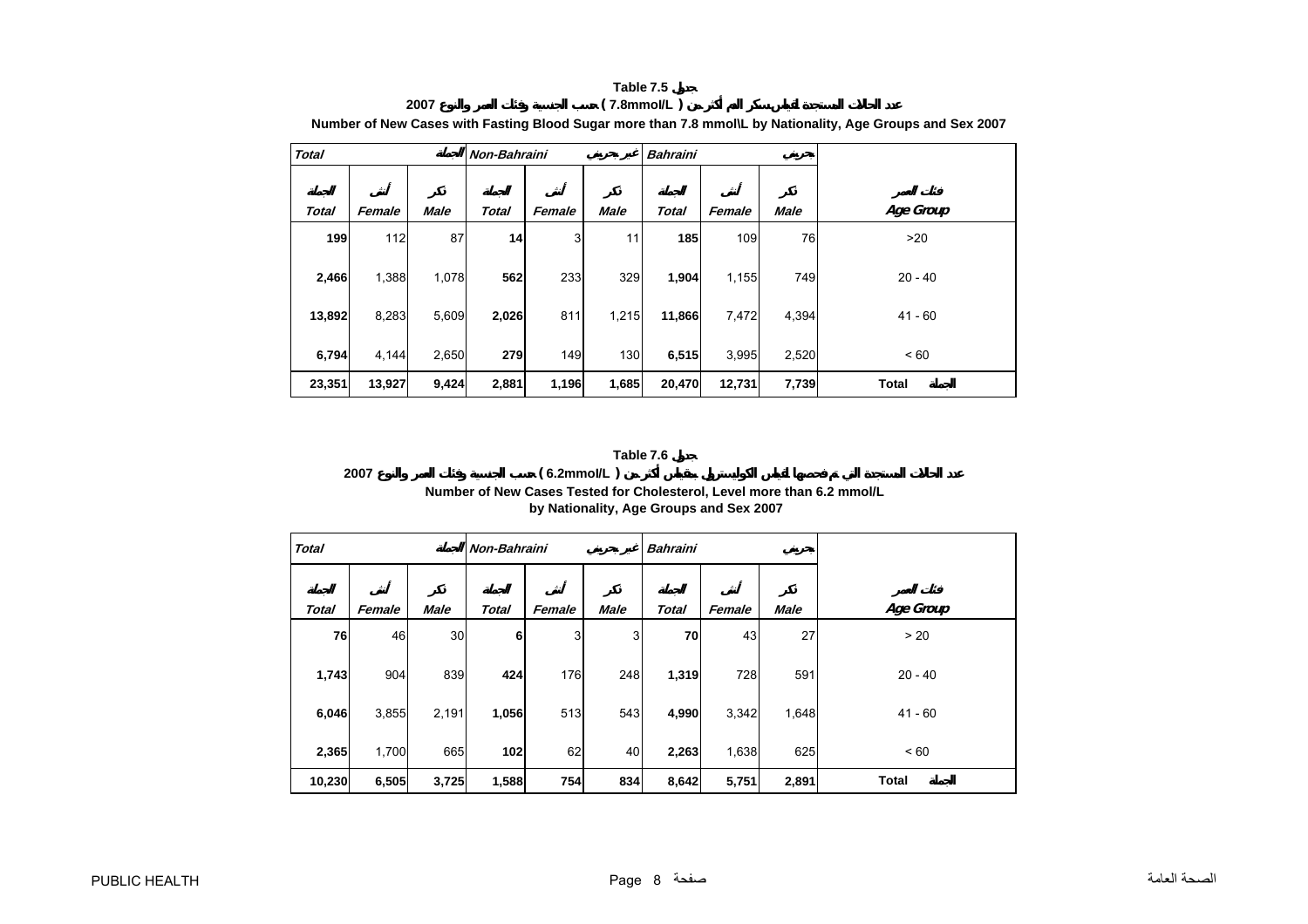**2007 - 2003**

# **Incidences of Notifiable Communicable Diseases 2003 - 2007**

<span id="page-9-0"></span>

|                                                     | Disease                                                                           | 2007                    | 2006             | 2005                      | 2004                       | 2003                  |           | ICD-10 Code                                   |
|-----------------------------------------------------|-----------------------------------------------------------------------------------|-------------------------|------------------|---------------------------|----------------------------|-----------------------|-----------|-----------------------------------------------|
| $\overline{\phantom{a}}$                            | Typhoid fever<br>Pulmonary TB *<br>Non-pulmonary TB *                             | 8<br>180<br>111         | 12<br>170<br>107 | 12<br>171<br>109          | 11<br>126<br>116           | 15<br>132<br>109      |           | A01.0<br>A15-A16<br>A17-A19                   |
| M<br>M<br>U<br>N<br>$\overline{\phantom{a}}$        | Diphtheria<br>Whooping cough<br>Neonatal tetanus<br>Non-neonatal tetanus          |                         |                  |                           |                            |                       |           | A36<br>A37<br>A33<br>A34-A35                  |
| Ζ<br>A<br>B<br>L<br>$\mathsf E$                     | Meningococcal menigitis<br>Haemophilus Influenzae (b) meningitis<br>Poliomyelitis |                         |                  |                           |                            |                       |           | A39.0<br>G00.0<br>A80                         |
| D<br>$\overline{\phantom{a}}$<br>S                  | Measles<br>Mumps<br>Rubella                                                       | 7<br>93<br>5            | 23               | 4<br>87<br>$\overline{7}$ | 11<br>35<br>$\overline{2}$ | 12<br>35              |           | <b>B05</b><br><b>B26</b><br><b>B06</b>        |
| $\mathsf E$<br>A<br>$\mathbb S$<br>$\mathsf E$<br>S | Chickenpox<br>Influenza<br>Yellow Fever (Jaundice)<br>Viral hepatitis             | 8,606<br>4,469          | 3,231<br>3,898   | 1,812<br>4,221            | 2,924<br>4,010             | 2,579<br>4,400        | $\lambda$ | <b>B01</b><br>$J10-J11$<br>P58-P59<br>B15-B19 |
|                                                     | Α<br>B                                                                            | 123<br>24               | 144<br>21        | 189<br>27                 | 246<br>35                  | 236<br>21             |           |                                               |
|                                                     | C<br>E                                                                            | 3<br>13                 | 7<br>16          | $\overline{4}$<br>19      | $\overline{11}$<br>34      | 14<br>22              |           |                                               |
| ${\sf N}$                                           | Other meningitis<br>Paratyphoid fever                                             | 38<br>$\overline{7}$    | 57<br>3          | 22<br>4                   | 39<br>8                    | 44<br>10              |           | G02-G03<br>A01.1                              |
| $\circ$<br>${\sf N}$                                | Other salmonella infection                                                        | 397                     | 346              | 400                       | 317                        | 339                   |           | A02                                           |
| $\blacksquare$<br>$\vert$ D                         | <b>Acute Flaccid Paralysis</b><br>Shigellosis                                     | 5<br>125                | 70               | 4<br>100                  | $\overline{c}$<br>178      | $\overline{2}$<br>162 |           | G82.0<br>A03                                  |
| M <sub>1</sub><br>M <sub>S</sub>                    | Food poisoning                                                                    | 286                     | 232              | 282                       | 273                        | 156                   |           | A05                                           |
| U E                                                 | Amoebiasis                                                                        | 37                      |                  | 9                         | 15                         | 13                    |           | A06                                           |
| N A<br>$\vert$ S                                    | Malaria (P.falciparum)<br>Malaria (P.vivax)                                       | $\overline{7}$<br>92    | 11<br>57         | 11<br>57                  | 3<br>81                    | 32<br>55              |           | <b>B50</b><br><b>B51</b>                      |
| Z E<br>A <sub>S</sub>                               | <b>Malaria Mixed</b>                                                              |                         |                  | 3                         | $\overline{1}$             |                       |           | <b>B52</b>                                    |
| B                                                   | Syphilis                                                                          | 232                     | 183              | 237                       | 191                        | 242                   |           | A50-A54                                       |
| L<br>$\mathsf E$                                    | Gonococcal infection                                                              | 352                     | 231              | 212                       | 233                        | 488                   |           | A55                                           |
|                                                     | Streptococcal sore throat<br>Leprosy                                              | 3,424<br>$\overline{2}$ | 1,841            | 1,058                     | 489<br>$\mathbf{1}$        | 775<br>12             |           | A41<br>A31                                    |
|                                                     | <b>AIDS</b>                                                                       |                         |                  | 10                        | 5                          | 11                    |           | B20-B25                                       |
|                                                     | Other and unspecified predominantly sexually                                      | 84                      | 149              | 433                       | 458                        | $\ddotsc$             |           | A63-A64                                       |
|                                                     | transmitted diseases not elsewhere classified                                     |                         |                  |                           |                            |                       |           |                                               |

*\* Bahraini & Non-Bahraini were included, non-Bahraini repatriated after \**

 *receiving the required treatment according to national policy.* .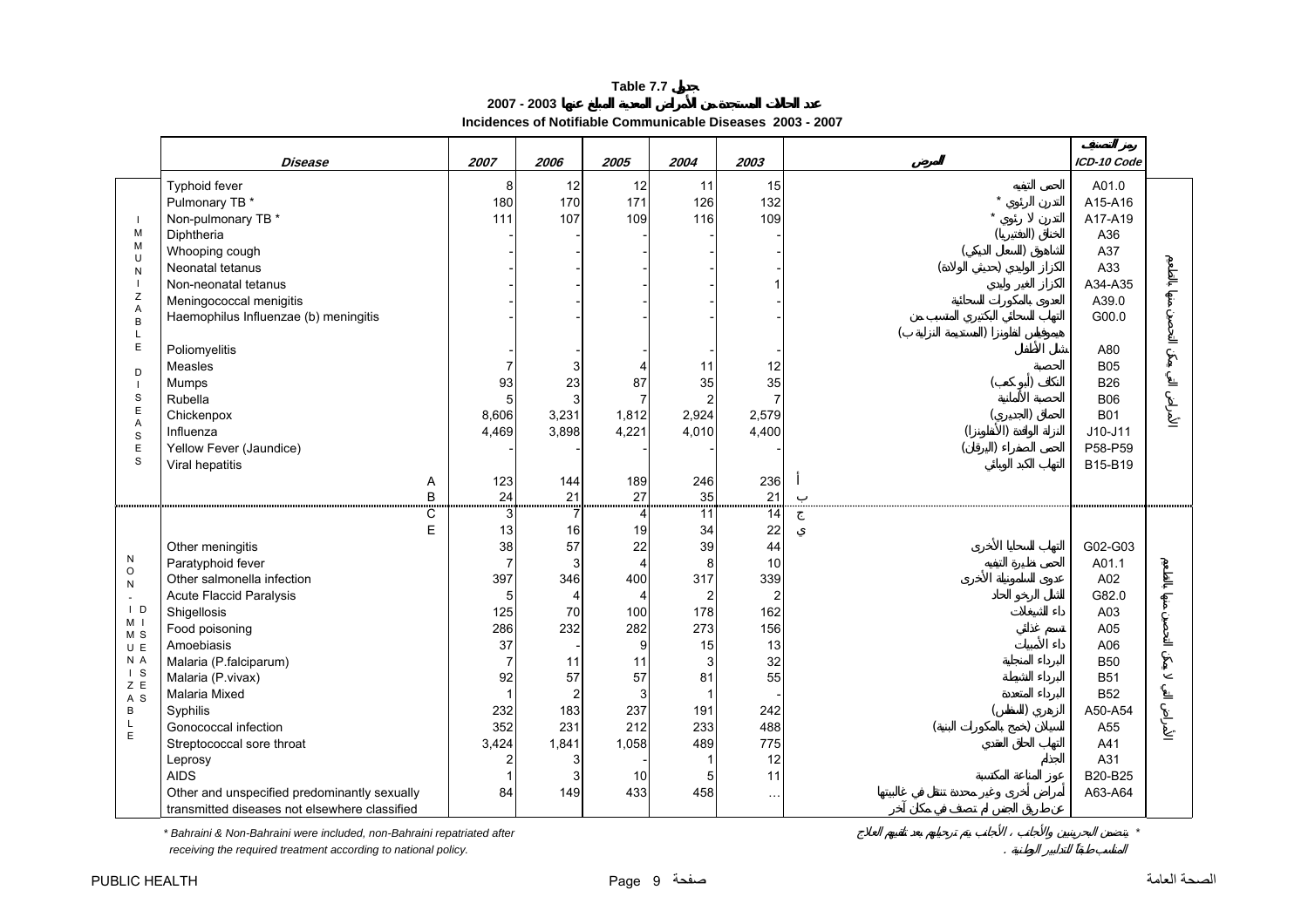**2007 - 2003 100,000 Incidences Rates Per 100,000 Population of Notifiable Communicable Diseases 2003 - 2007** 

<span id="page-10-0"></span>

|                                  | Disease                                       | %Change | 2007  | 2006  | 2005  | 2004  | 2003          | ICD-10 Code |
|----------------------------------|-----------------------------------------------|---------|-------|-------|-------|-------|---------------|-------------|
|                                  | Typhoid fever                                 | $-52.4$ | 0.8   | 1.6   | 1.7   | 1.6   | 2.2           | A01.0       |
|                                  | Pulmonary TB *                                | $-24.3$ | 17.3  | 22.9  | 23.6  | 17.8  | 19.1          | A15-A16     |
| $\mathbf{I}$                     | Non-pulmonary TB *                            | $-25.9$ | 10.7  | 14.4  | 15.0  | 16.4  | 15.8          | A17-A19     |
| M                                | Diphtheria                                    |         |       |       |       |       |               | A36         |
| M<br>$\mathbf{U}$                | Whooping cough                                |         |       |       |       |       |               | A37         |
| N                                | Neonatal tetanus                              |         |       |       |       |       |               | A33         |
| $\overline{\phantom{a}}$         | Non-neonatal tetanus                          |         |       |       |       |       | 0.1           | A34-A35     |
| $\mathsf Z$                      | Meningococcal menigitis                       |         |       |       |       |       |               | A39.0       |
| A<br>B                           | Haemophilus Influenzae (b) meningitis         |         |       |       |       |       |               | G00.0       |
| $\mathsf{L}$                     |                                               |         |       |       |       |       |               |             |
| E                                | Poliomyelitis                                 |         |       |       |       |       |               | A80         |
|                                  | Measles                                       | 66.7    | 0.7   | 0.4   | 0.6   | 1.6   | 1.7           | <b>B05</b>  |
| D<br>$\overline{\phantom{a}}$    | Mumps                                         | 188.9   | 8.9   | 3.1   | 12.0  | 4.9   | 5.1           | <b>B26</b>  |
| $\mathbf S$                      | Rubella                                       | 19.1    | 0.5   | 0.4   | 1.0   | 0.3   | 1.0           | <b>B06</b>  |
| $\mathsf E$                      | Chickenpox                                    | 90.3    | 828.1 | 435.1 | 250.1 | 413.5 | 374.1         | <b>B01</b>  |
| $\overline{A}$                   | Influenza                                     | $-18.1$ | 430.0 | 524.9 | 582.5 | 567.0 | 638.2         | $J10-J11$   |
| $\mathbf S$<br>$\mathsf E$       | Yellow Fever (Jaundice)                       |         |       |       |       |       |               | P58-P59     |
| S                                | Viral hepatitis                               |         |       |       |       |       |               | B15-B19     |
|                                  | Α                                             | $-39.0$ | 11.8  | 19.4  | 26.1  | 34.8  | 34.2          |             |
|                                  | B                                             | $-18.3$ | 2.3   | 2.8   | 3.7   | 4.9   | 3.0           |             |
|                                  | $\overline{\mathbf{C}}$                       | $-69.4$ | 0.3   | 0.9   | 0.6   | 16    | 2.0           |             |
|                                  | E                                             | $-41.9$ | 1.3   | 2.2   | 2.6   | 4.8   | 3.2           |             |
| N                                | Other meningitis                              | $-52.4$ | 3.7   | 7.7   | 3.0   | 5.5   | 6.4           | G02-G03     |
| $\circ$                          | Paratyphoid fever                             | 66.7    | 0.7   | 0.4   | 0.6   | 1.1   | 1.5           | A01.1       |
| N                                | Other salmonella infection                    | $-18.0$ | 38.2  | 46.6  | 55.2  | 44.8  | 49.2          | A02         |
| $\sim$                           | <b>Acute Flaccid Paralysis</b>                | $-10.7$ | 0.5   | 0.5   | 0.6   | 0.3   | 0.3           | G82.0       |
| $\mathsf{I}$ D<br>M <sub>1</sub> | Shigellosis                                   | 27.6    | 12.0  | 9.4   | 13.8  | 25.2  | 23.5          | A03         |
| M <sub>S</sub>                   | Food poisoning                                | $-11.9$ | 27.5  | 31.2  | 38.9  | 38.6  | 22.6          | A05         |
| UE                               | Amoebiasis                                    |         | 3.6   |       | 1.2   | 2.1   | 1.9           | A06         |
| N A                              | Malaria (P.falciparum)                        | $-54.5$ | 0.7   | 1.5   | 1.5   | 0.4   | 4.6           | <b>B50</b>  |
| $\vert$ S<br>Z E                 | Malaria (P.vivax)                             | 15.3    | 8.9   | 7.7   | 7.9   | 11.5  | 8.0           | <b>B51</b>  |
| A <sub>S</sub>                   | <b>Malaria Mixed</b>                          | $-64.3$ | 0.1   | 0.3   | 0.4   | 0.1   |               | <b>B52</b>  |
| B                                | Syphilis                                      | $-9.4$  | 22.3  | 24.6  | 32.7  | 27.0  | 35.1          | A50-A53     |
| $\mathsf{L}$                     | Gonococcal infection                          | 8.9     | 33.9  | 31.1  | 29.3  | 32.9  | 70.8          | A54         |
| E                                | Streptococcal sore throat                     | 32.9    | 329.5 | 247.9 | 146.0 | 69.1  | 112.4         | A40         |
|                                  | Leprosy                                       | $-52.4$ | 0.2   | 0.4   |       | 0.1   | 1.7           | A30         |
|                                  | <b>AIDS</b>                                   | $-76.2$ | 0.1   | 0.4   | 1.4   | 0.7   | 1.6           | B20-B24     |
|                                  | Other and unspecified predominantly sexually  | $-59.7$ | 8.1   | 20.1  | 59.8  | 64.8  | $\sim$ $\sim$ | A63-A64     |
|                                  | transmitted diseases not elsewhere classified |         |       |       |       |       |               |             |

*\* Bahraini & Non-Bahraini were included, non-Bahraini repatriated after \**

 *receiving the required treatment according to national policy.* .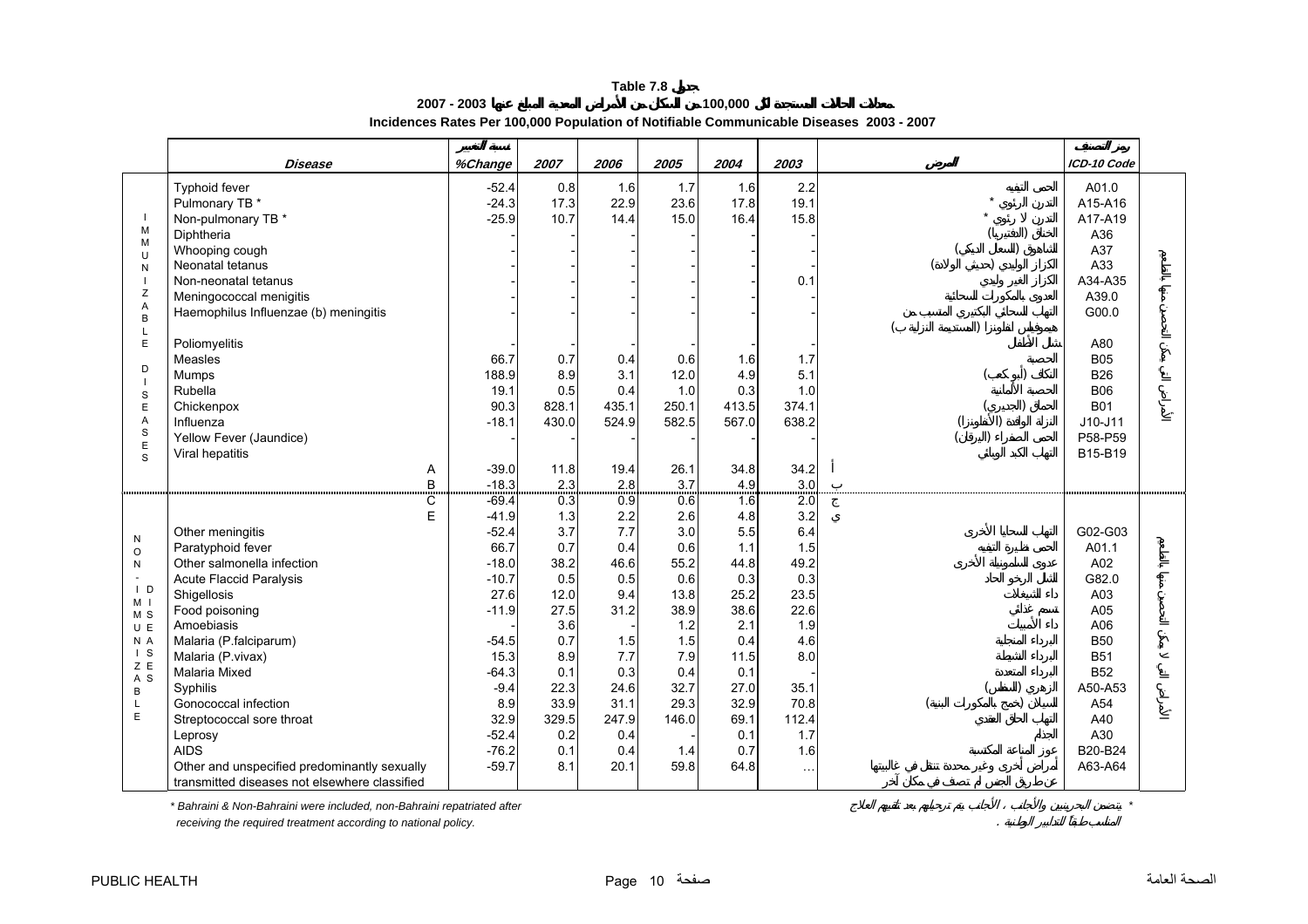**2007**

<span id="page-11-0"></span>

| <b>Viral Hepatitis</b>                |                |                               |                              |                               |             |                                                         |                                       |                                       |                         |                  |                           |                                  |              |
|---------------------------------------|----------------|-------------------------------|------------------------------|-------------------------------|-------------|---------------------------------------------------------|---------------------------------------|---------------------------------------|-------------------------|------------------|---------------------------|----------------------------------|--------------|
| <b>Total</b>                          |                |                               |                              | <b>Bahraini</b>               |             |                                                         |                                       | <b>Bahraini</b>                       |                         |                  |                           |                                  |              |
|                                       |                |                               |                              |                               |             |                                                         |                                       |                                       |                         |                  |                           |                                  |              |
| E                                     | $\mathbf c$    | $\, {\bf B}$                  | $\boldsymbol{\mathsf{A}}$    | E                             | $\mathbf c$ | В                                                       | $\blacktriangle$                      | E                                     | $\mathbf{C}$            | $\, {\bf B}$     | $\boldsymbol{\mathsf{A}}$ | Sex                              | Age Groups   |
|                                       |                |                               | 7<br>4<br>11                 |                               |             |                                                         | 3<br>1<br>4                           |                                       |                         |                  |                           | 4 Male<br>3 Female<br>7 Total    | $0 - 4$      |
| 1                                     |                |                               | 32<br>31<br>63               | 1                             |             |                                                         | 10<br>12<br>22                        |                                       |                         |                  |                           | 22 Male<br>19 Female<br>41 Total | $5 - 14$     |
| 5<br>$\overline{2}$<br>$\overline{7}$ |                | 3<br>$\mathbf{1}$<br>4        | 28<br>12<br>40               | 3<br>$\mathbf{3}$             |             | $\mathbf{1}$<br>1                                       | $\boldsymbol{9}$<br>$\mathbf 5$<br>14 | $\overline{2}$<br>$\overline{2}$<br>4 | 1<br>1                  | 3<br>3           |                           | 19 Male<br>7 Female<br>26 Total  | $15 - 21$    |
| $\overline{2}$<br>1<br>3              | 1              | 9<br>$\mathbf 2$<br>11        | 3<br>3<br>6                  | $\overline{2}$<br>$\mathbf 2$ |             | 5<br>$\overline{\mathbf{c}}$<br>7                       | $\boldsymbol{2}$<br>$\mathbf{1}$<br>3 | 1<br>1                                | 1<br>1                  | 4<br>4           |                           | 1 Male<br>2 Female<br>3 Total    | 25-34        |
| 1<br>1                                |                | 3<br>$\mathbf 2$<br>${\bf 5}$ |                              | 1                             |             | $\overline{\mathbf{c}}$<br>$\overline{\mathbf{c}}$<br>4 |                                       |                                       |                         | 1<br>1           |                           | - Male<br>- Female<br>-Total     | 35-44        |
|                                       |                | 3<br>3                        | 2<br>$\overline{\mathbf{c}}$ |                               |             | $\mathbf{1}$<br>1                                       |                                       |                                       | 1<br>1                  | 2<br>$\mathbf 2$ |                           | - Male<br>2 Female<br>2 Total    | 45-54        |
|                                       |                |                               | 1<br>1                       |                               |             |                                                         |                                       |                                       |                         |                  |                           | - Male<br>1 Female<br>1 Total    | 55-64        |
|                                       |                | 1<br>$\mathbf{1}$             |                              |                               |             |                                                         |                                       |                                       |                         | 1<br>1           |                           | - Male<br>- Female<br>- Total    | $65 +$       |
| 9                                     | $\overline{2}$ | 19                            | 70                           | $\overline{7}$                |             | 8                                                       | 24                                    | $\overline{2}$                        | $\overline{\mathbf{c}}$ | 11               |                           | 46 Male                          |              |
| 13                                    | 3              | 5<br>24                       | 53<br>123                    | 8                             |             | 5<br>13                                                 | 19<br>43                              | 3<br>5                                | 1<br>3                  | 11               |                           | 34 Female<br>80 Total            | <b>Total</b> |

# **Annual Distribution of Viral Hepatitis Incidences by Nationality, Age Groups and Sex 2007**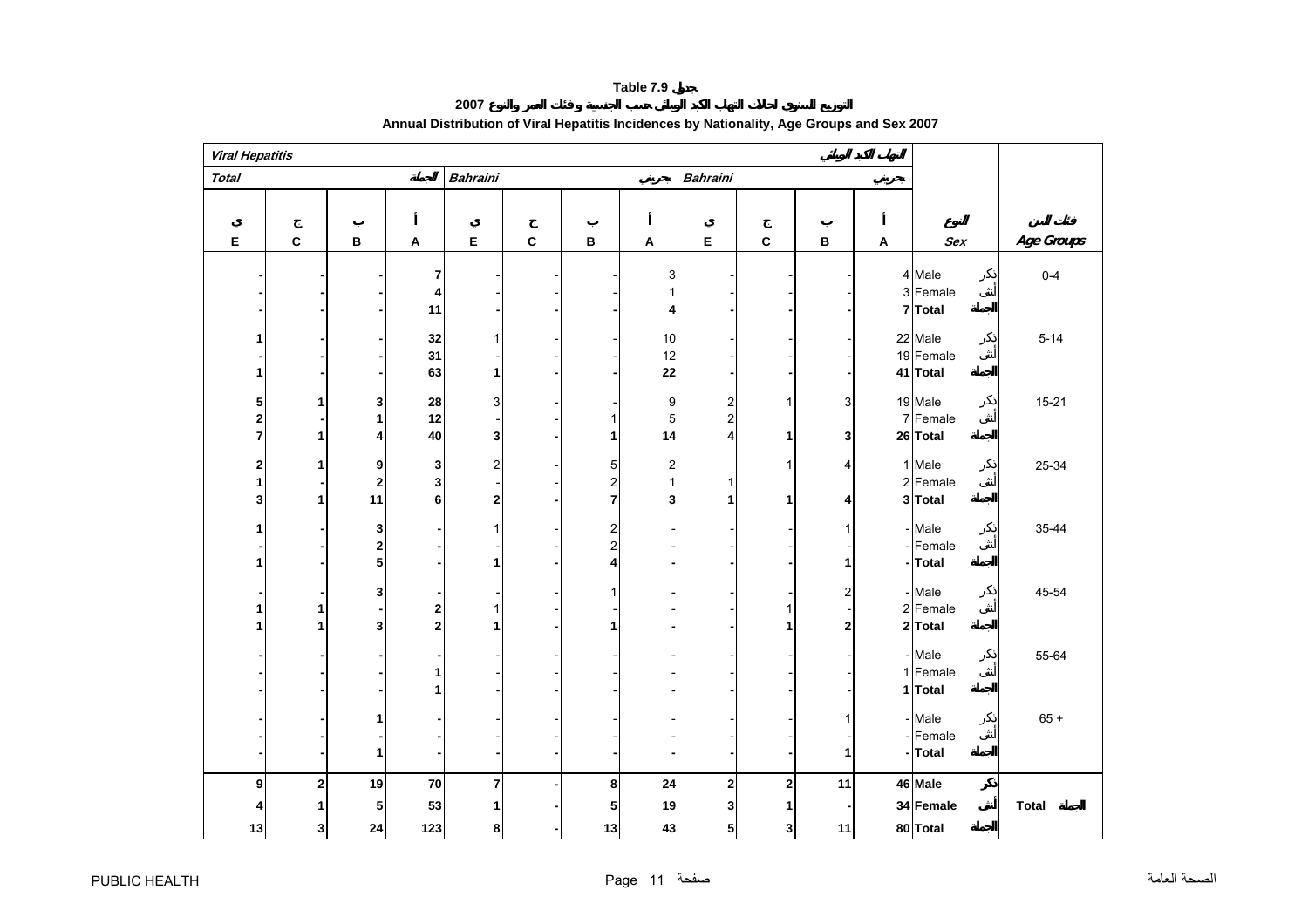**2007**

<span id="page-12-0"></span>

| <b>Viral Hepatitis</b> |                |    |                           |                 |             |              |    |                 |             |              |   |            |              |
|------------------------|----------------|----|---------------------------|-----------------|-------------|--------------|----|-----------------|-------------|--------------|---|------------|--------------|
| <b>Total</b>           |                |    |                           | <b>Bahraini</b> |             |              |    | <b>Bahraini</b> |             |              |   |            |              |
|                        |                |    |                           |                 |             |              |    |                 |             |              |   |            |              |
| Е                      | $\mathbf{C}$   | B  | $\boldsymbol{\mathsf{A}}$ | E               | $\mathbf c$ | В            | A  | Е               | C           | $\, {\bf B}$ | Α | <b>Sex</b> | Governorate  |
|                        |                |    |                           |                 |             |              |    |                 |             |              |   |            |              |
| $\mathbf{2}$           |                | 6  | 17                        | $\overline{2}$  |             |              | 4  |                 |             | 6            |   | 13 Male    |              |
| 1                      |                | 1  | 14                        |                 |             | $\mathbf{1}$ | 6  |                 |             |              |   | 8 Female   | Muharraq     |
| 3                      |                | 7  | 31                        | 2               |             | 1            | 10 |                 |             | 6            |   | 21 Total   |              |
| 3                      |                | 5  | ${\bf 20}$                | 2               |             | 5            | 12 |                 |             |              |   | 8 Male     |              |
|                        |                | 3  | 13                        |                 |             | 3            | 10 |                 |             |              |   | 3 Female   | Capital      |
| 4                      |                | 8  | 33                        | 3               |             | 8            | 22 |                 |             |              |   | 11 Total   |              |
|                        |                |    |                           |                 |             |              |    |                 |             |              |   |            |              |
| 1                      |                | 3  | 8                         |                 |             |              |    |                 | 1           | 3            |   | 8 Male     |              |
|                        |                |    | 10                        |                 |             |              |    |                 |             |              |   | 9 Female   | Northern     |
| $\mathbf{2}$           |                | 3  | 18                        |                 |             |              |    | $\overline{2}$  | 1           | 3            |   | 17 Total   |              |
|                        |                |    |                           |                 |             |              |    |                 |             |              |   |            |              |
|                        |                | 5  | 18                        |                 |             | 3            | 4  |                 | 1           | 2            |   | 14 Male    |              |
| 1                      |                | 1  | 12                        |                 |             | $\mathbf{1}$ | 2  |                 | 1           |              |   | 10 Female  | Central      |
| 1                      | $\overline{2}$ | 6  | 30                        |                 |             | 4            | 6  | 1               | $\mathbf 2$ | 2            |   | 24 Total   |              |
| 3                      |                |    | 7                         | 3               |             |              | 4  |                 |             |              |   | 3 Male     |              |
|                        |                |    | 4                         |                 |             |              |    |                 |             |              |   | 4 Female   | Southern     |
| 3                      |                |    | 11                        | 3               |             |              | 4  |                 |             |              |   | 7 Total    |              |
|                        |                |    |                           |                 |             |              |    |                 |             |              |   |            |              |
| 9                      | 2              | 19 | 70                        | 7               |             | 8            | 24 | 2               | 2           | 11           |   | 46 Male    |              |
| Δ                      |                | 5  | 53                        |                 |             | 5            | 19 |                 | 1           |              |   | 34 Female  | <b>Total</b> |
| 13                     | 3              | 24 | 123                       | 8               |             | 13           | 43 | 5               | 3           | 11           |   | 80 Total   |              |

# **Annual Distribution of Viral Hepatitis Incidences by Governorate, Nationality and Sex 2007**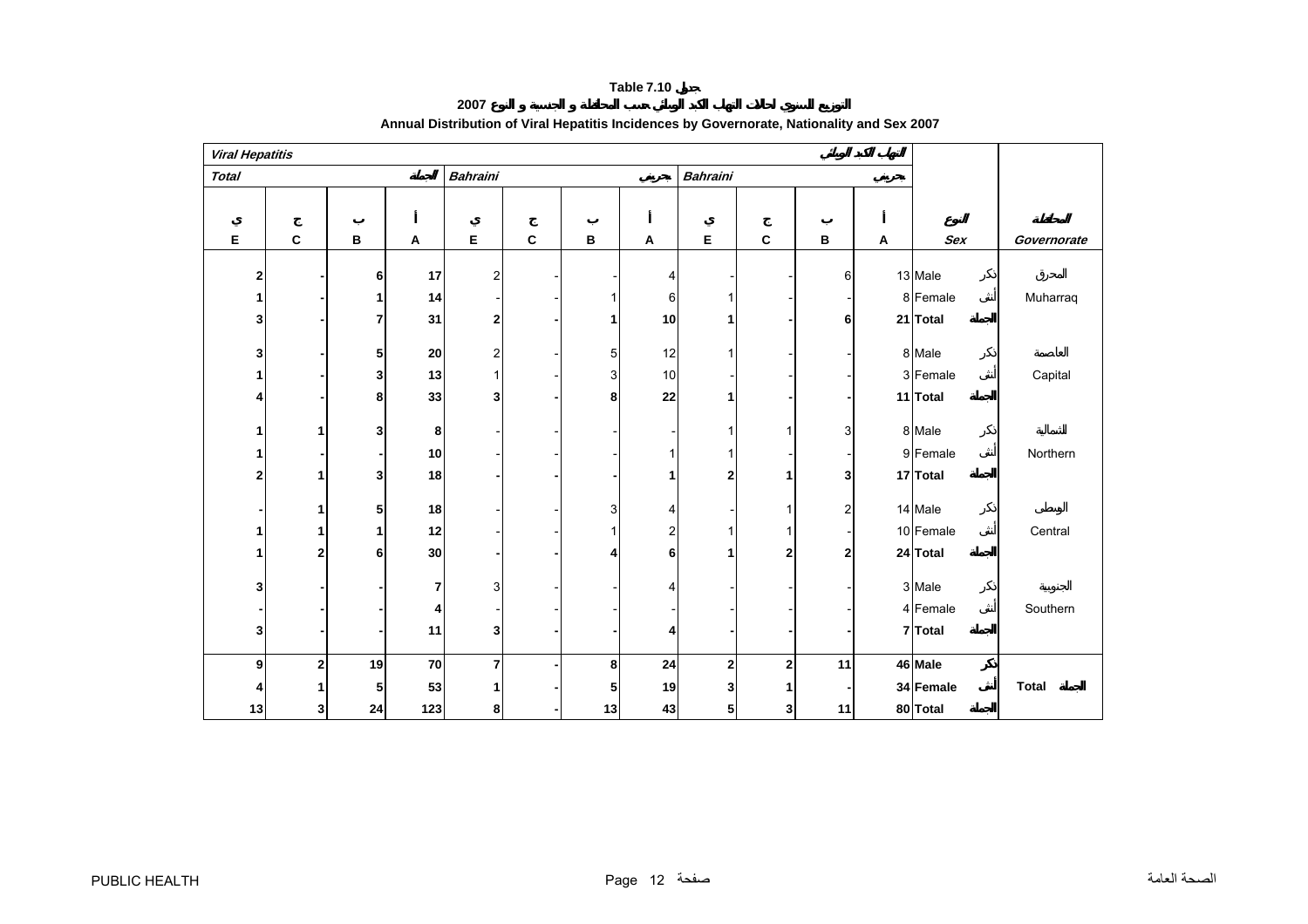### **جدول 7.11 Table**

# **2007 " "**

<span id="page-13-0"></span>

| <b>Total</b> |        |                 |              | Non-Bahraini |             | <b>Bahraini</b> |        |             |                  |
|--------------|--------|-----------------|--------------|--------------|-------------|-----------------|--------|-------------|------------------|
| <b>Total</b> | Female | <b>Male</b>     | <b>Total</b> | Female       | <b>Male</b> | <b>Total</b>    | Female | <b>Male</b> | Age Groups       |
|              |        |                 |              |              |             |                 |        |             | Less than 1 Year |
|              |        |                 |              |              |             |                 |        |             | $1 - 4$          |
| 3            | 3      |                 |              |              |             | 3               | 3      |             | $5 - 14$         |
| 141          | 60     | 81              | 111          | 50           | 61          | 30              | 10     | 20          | $15 - 24$        |
| 271          | 122    | 149             | 242          | 115          | 127         | 29              | 7      | 22          | 25-34            |
|              |        |                 |              |              |             |                 |        |             | 30-34            |
| 173          | 72     | 101             | 140          | 61           | 79          | 33              | 11     | 22          | 35-44            |
| 69           | 18     | 51              | 50           | 13           | 37          | 19              | 5      | 14          | 45-54            |
|              |        |                 |              |              |             |                 |        |             | 50-54            |
| 20           | 4      | 16              | 14           |              | 13          | 6               | 3      | 3           | 55-64            |
| 16           | 4      | 12 <sub>1</sub> | $\mathbf{2}$ |              | 1           | 14              | 3      | 11          | $65 +$           |
| 693          | 283    | 410             | 559          | 241          | 318         | 134             | 42     | 92          | <b>Total</b>     |

# **Hepatitis "B" Carriers by Age Groups, Nationality and Sex 2007**

# **جدول 7.12 Table**

**2007 "**

# **Hepatitis "B" Carriers by Geographical Region, Nationality and Sex 2007**

**"** 

| <b>Total</b> |        |      | Non-Bahraini |        |      | <b>Bahraini</b> |                |                          |                     |
|--------------|--------|------|--------------|--------|------|-----------------|----------------|--------------------------|---------------------|
| <b>Total</b> | Female | Male | <b>Total</b> | Female | Male | <b>Total</b>    | Female         | Male                     | Geographical Region |
| 21           | 8      | 13   | 17           | 8      | 9    | 4               |                |                          | 4 Hidd              |
| 81           | 29     | 52   | 67           | 27     | 40   | 14              | 2              |                          | 12 Muharraq         |
| 223          | 71     | 152  | 210          | 68     | 142  | 13              | 3 <sub>l</sub> |                          | 10 Manama           |
| 41           | 20     | 21   | 26           | 16     | 10   | 15              | 4              |                          | 11 Jidhafs          |
| 36           | 18     | 18   | 25           | 14     | 11   | 11              | 4              |                          | 7 Northern          |
| 28           | 16     | 12   | 16           | 11     | 5    | 12              | 5              | 7 <sup>1</sup>           | Sitra               |
| 37           | 17     | 20   | 27           | 17     | 10   | 10              |                |                          | 10 Central          |
| 35           | 18     | 17   | 24           | 16     | 8    | 11              | 2              | 9                        | Isa Town            |
| 127          | 47     | 80   | 101          | 32     | 69   | 26              | 15             |                          | 11 Riffa            |
| 19           | 7      | 12   | 15           | 6      | 9    | 4               |                | 3 <sup>1</sup>           | Western             |
|              |        |      |              |        |      |                 |                | $\overline{\phantom{a}}$ | Southern            |
| 45           | 32     | 13   | 31           | 26     | 5    | 14              | 6              |                          | 8 Hamad Town        |
| 693          | 283    | 410  | 559          | 241    | 318  | 134             | 42             | 92                       | <b>Total</b>        |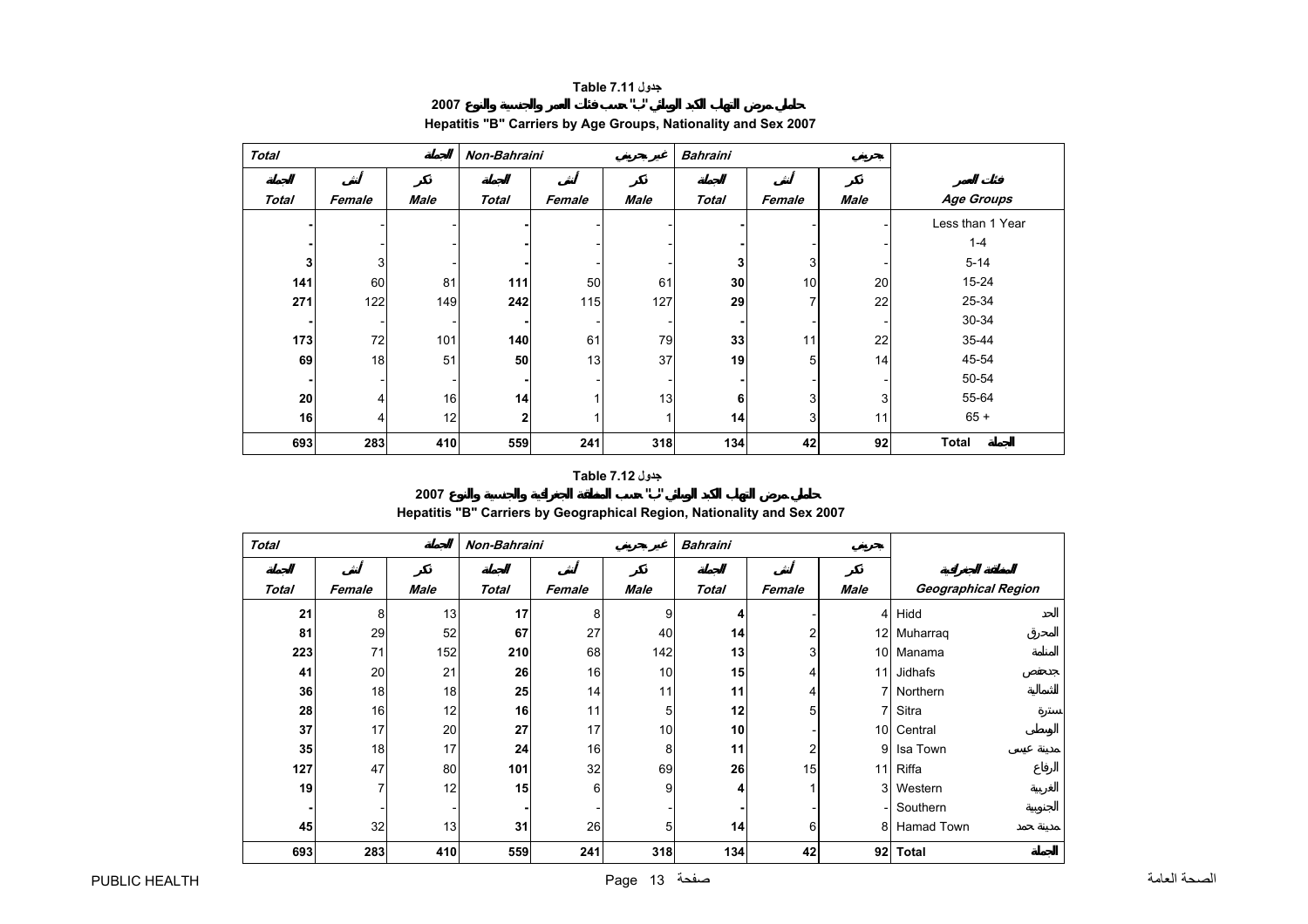<span id="page-14-0"></span>

| <b>Measles</b> |       |      | <b>Typhoid fever</b> |      | Paratyphoid fever | <b>Shigellosis</b> |                | <b>Salmonellosis</b> |       | $\star$                          |                   |
|----------------|-------|------|----------------------|------|-------------------|--------------------|----------------|----------------------|-------|----------------------------------|-------------------|
|                |       |      |                      |      |                   |                    |                |                      |       | Population<br><b>Estimates</b> * | <b>Age Groups</b> |
| Rate           | Cases | Rate | Cases                | Rate | Cases             | Rate               | Cases          | Rate                 | Cases | 2007                             | (Years)           |
| 4.0            | 3     | 1.3  | 1                    | 1.3  |                   | 57.7               | 43             | 229.4                | 171   | 74,530                           | $0 - 4$           |
|                |       | 1.4  | 2                    |      |                   | 26.2               | 38             | 17.9                 | 26    | 145,083                          | $5 - 14$          |
|                |       | 0.6  | 4                    | 1.2  | $\overline{2}$    | 8.4                | 14             | 12.0                 | 20    | 166,491                          | $15 - 24$         |
| 0.4            |       | 1.1  | 3                    | 0.8  | $\overline{2}$    | 3.8                | 10             | 25.0                 | 66    | 264,410                          | 25-34             |
| 1.0            | 2     | 0.5  | 4                    | 1.0  | $\overline{2}$    | 5.0                | 10             | 22.8                 | 46    | 201,635                          | 35-44             |
| 0.8            |       |      |                      |      |                   | 4.1                | 5              | 22.3                 | 27    | 120,963                          | 45-54             |
|                |       |      |                      |      |                   | 5.0                | $\mathfrak{p}$ | 65.1                 | 26    | 39,935                           | 55-64             |
|                |       |      |                      |      |                   | 11.4               | 3              | 57.1                 | 15    | 26,250                           | $65+$             |
| 0.7            | 7     | 0.8  | 8                    | 0.7  | 7                 | 12.0               | 125            | 38.2                 | 397   | 1,039,297                        | الجملة<br>Total   |

#### **2007 100,000 Selected Communicable Diseases Incidences & Rates Per 100,000 Population by Age Groups 2007**

**Table 7.13**

*\* Based on Central Population Registry (CPR) August, 2007 2007 \**

 *adjusted as for 2007 mid year population (1st July 2007).* .(*<sup>2007</sup>* ) *<sup>2007</sup>*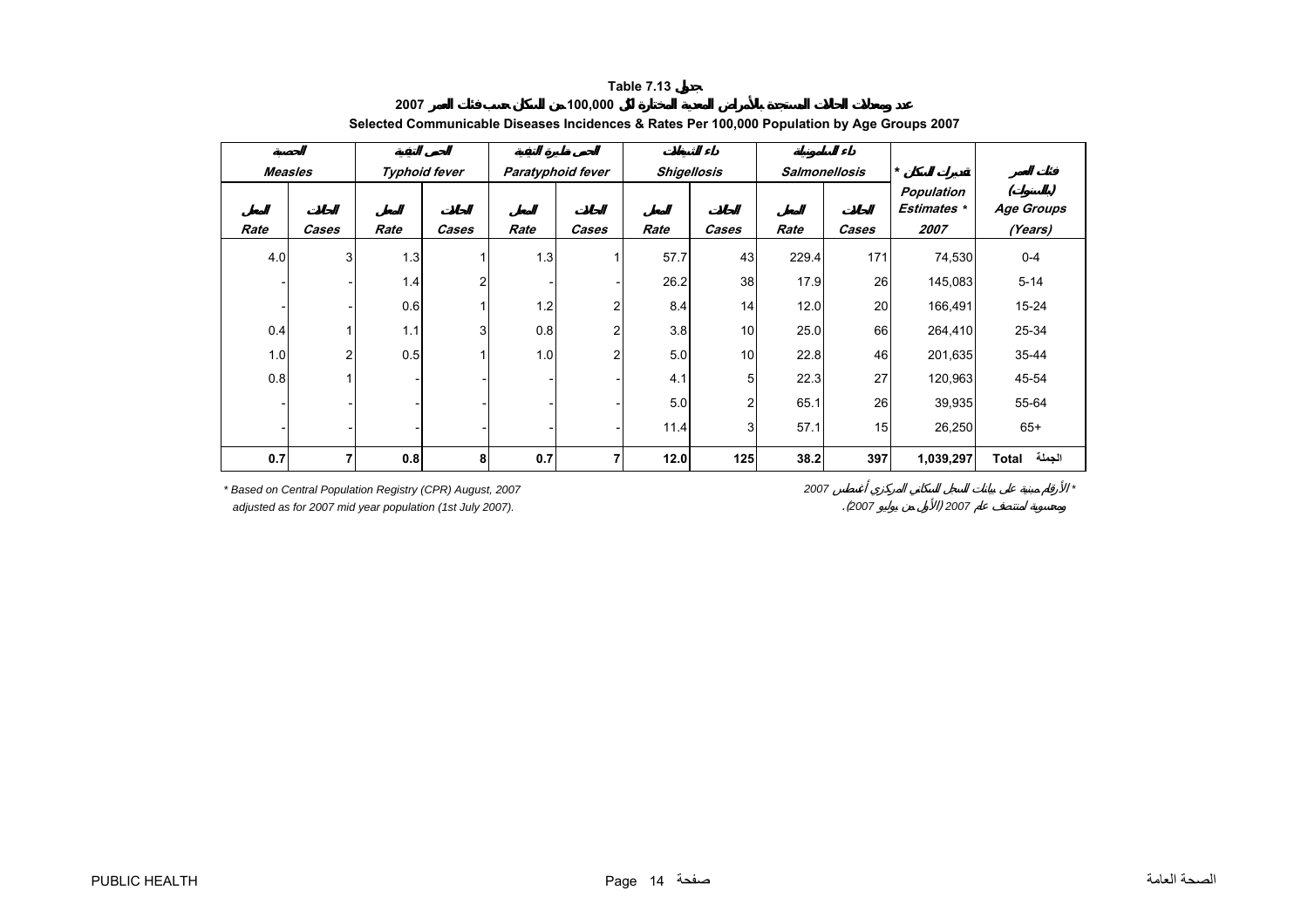<span id="page-15-0"></span>

**Figure 7.2 2007 100,000 Selected Communicable Diseases Incidences Rates Per 100,000 Population by Age Groups 2007**

مرجع: جدول *7.13 7.13 Table :Reference*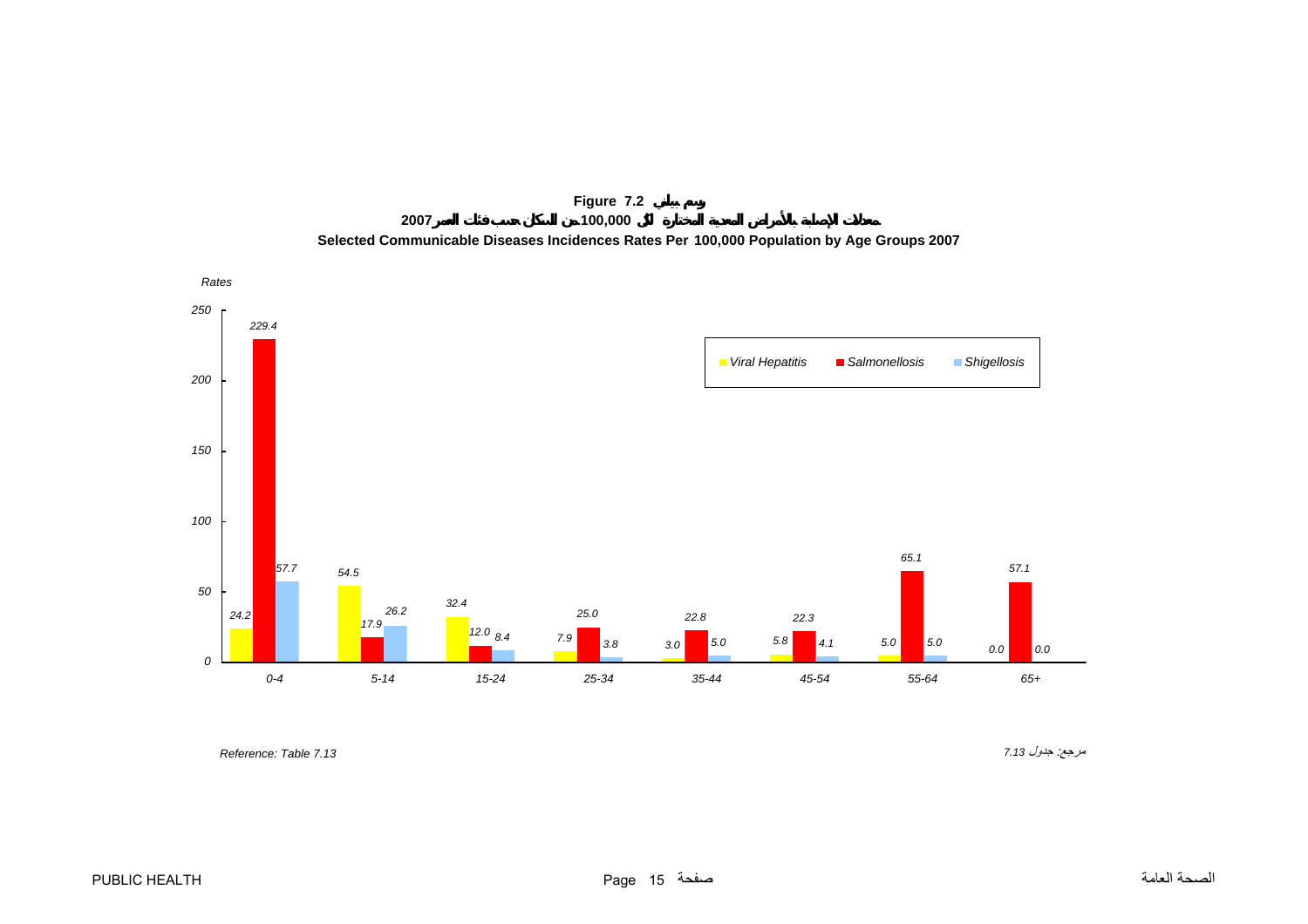#### **2007 100,000 Report Numbers, Percentages and Rates per 100,00 Population of Tuberculosis by Nationality and Age Groups 2007**

<span id="page-16-0"></span>

|                      |       |                | <b>Non-Pulmonary Tuberculosis</b> |       |                |                      |       |                | <b>Pulmonary Tuberculosis</b> |       |                 |              |                             |                 |                   |
|----------------------|-------|----------------|-----------------------------------|-------|----------------|----------------------|-------|----------------|-------------------------------|-------|-----------------|--------------|-----------------------------|-----------------|-------------------|
| <b>Non-Bahrainin</b> |       |                | <b>Bahraini</b>                   |       |                | <b>Non-Bahrainin</b> |       |                | <b>Bahraini</b>               |       |                 |              | <b>Population Estimates</b> |                 |                   |
|                      |       |                |                                   |       |                |                      |       |                |                               |       |                 |              |                             |                 |                   |
|                      |       |                |                                   |       |                |                      |       |                |                               |       |                 |              |                             | بعرينى          | <b>Age Groups</b> |
| Rate                 | %     | No.            | Rate                              | $\%$  | No.            | Rate                 | %     | No.            | Rate                          | $\%$  | No.             | <b>Total</b> | Non-Bah                     | <b>Bahraini</b> | (Years)           |
| 11.3                 | 2.4   | $\overline{2}$ | 3.5                               | 6.9   | 2              |                      |       |                |                               |       |                 | 74,530       | 17,776                      | 56,754          | $1 - 4$           |
|                      |       |                | 2.7                               | 10.3  | 3              |                      |       |                | 1.8                           | 6.7   | 2               | 145,083      | 32,660                      | 112,422         | $5 - 14$          |
| 21.7                 | 15.9  | 13             | 4.7                               | 17.2  | 5              | 43.5                 | 17.3  | 26             | 0.9                           | 3.3   |                 | 166,491      | 59,781                      | 106,710         | $15 - 24$         |
| 20.8                 | 46.3  | 38             | 2.4                               | 6.9   | 2              | 41.0                 | 50.0  | 75             | 1.2                           | 3.3   |                 | 264,410      | 182,713                     | 81,697          | 25-34             |
| 12.7                 | 20.7  | 17             | 2.9                               | 6.9   | 2              | 25.4                 | 22.7  | 34             | 5.9                           | 13.3  | 4               | 201,635      | 133,739                     | 67,896          | 35-44             |
| 13.3                 | 11.0  | 9              | 3.7                               | 6.9   | $\overline{2}$ | 19.3                 | 8.7   | 13             | 15.0                          | 26.7  | 8               | 120,963      | 67,532                      | 53,431          | 45-54             |
| 6.6                  | 1.2   | 1              | 36.3                              | 31.0  | 9              | 13.2                 | 1.3   | $\overline{2}$ | 16.1                          | 13.3  | 4               | 39,935       | 15,150                      | 24,785          | 55-64             |
| 79.6                 | 2.4   | $\overline{2}$ | 16.9                              | 13.8  | Δ              |                      |       |                | 42.1                          | 33.3  | 10 <sup>1</sup> | 26,250       | 2,512                       | 23,738          | $65+$             |
| 16.0                 | 100.0 | 82             | 5.5                               | 100.0 | 29             | 29.3                 | 100.0 | 150            | 5.7                           | 100.0 | 30              | 1,039,297    | 511,864                     | 527,433         | الجملة<br>Total   |

*Note: Percentage of the total cases.* . :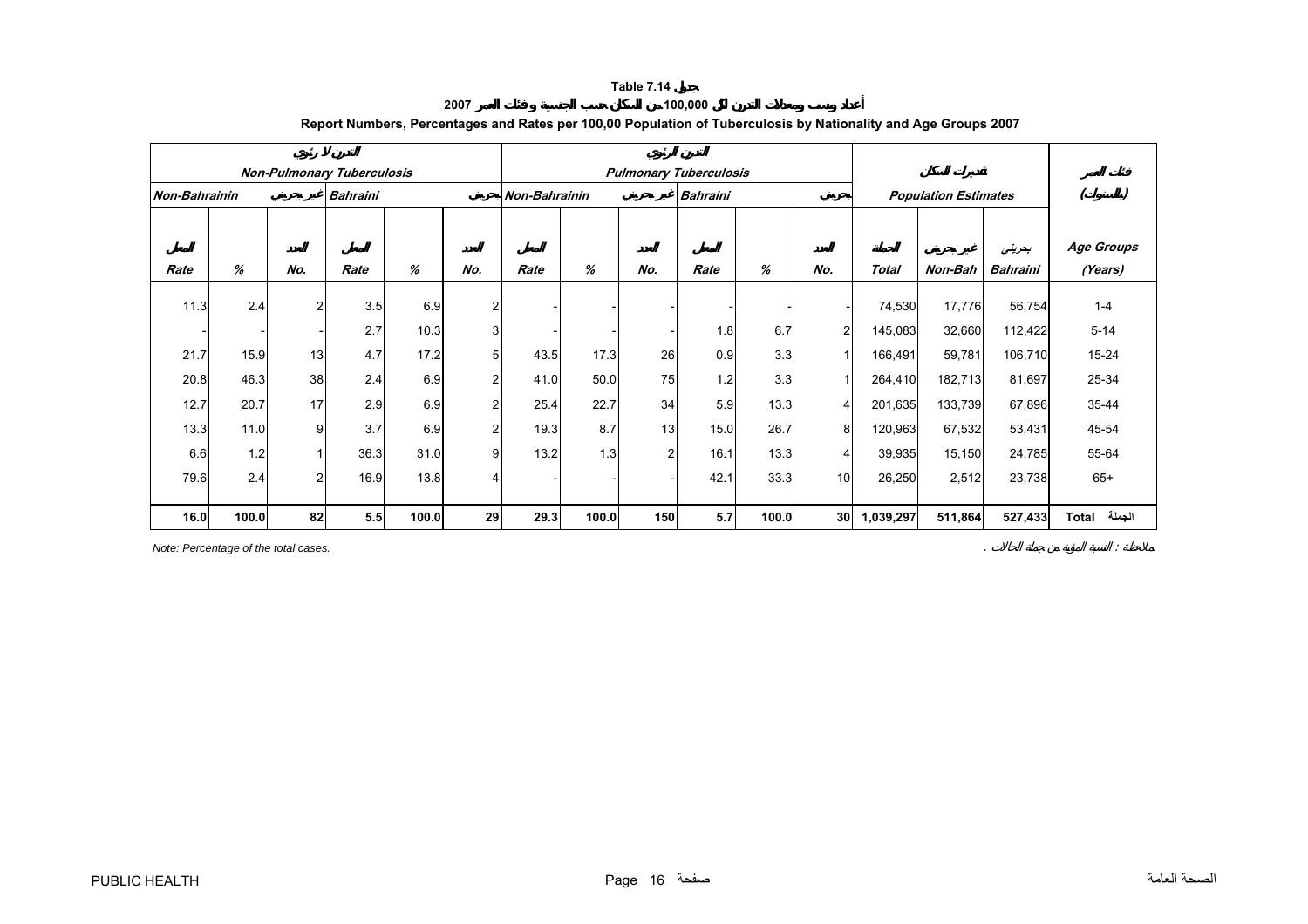*Reserved for furure use*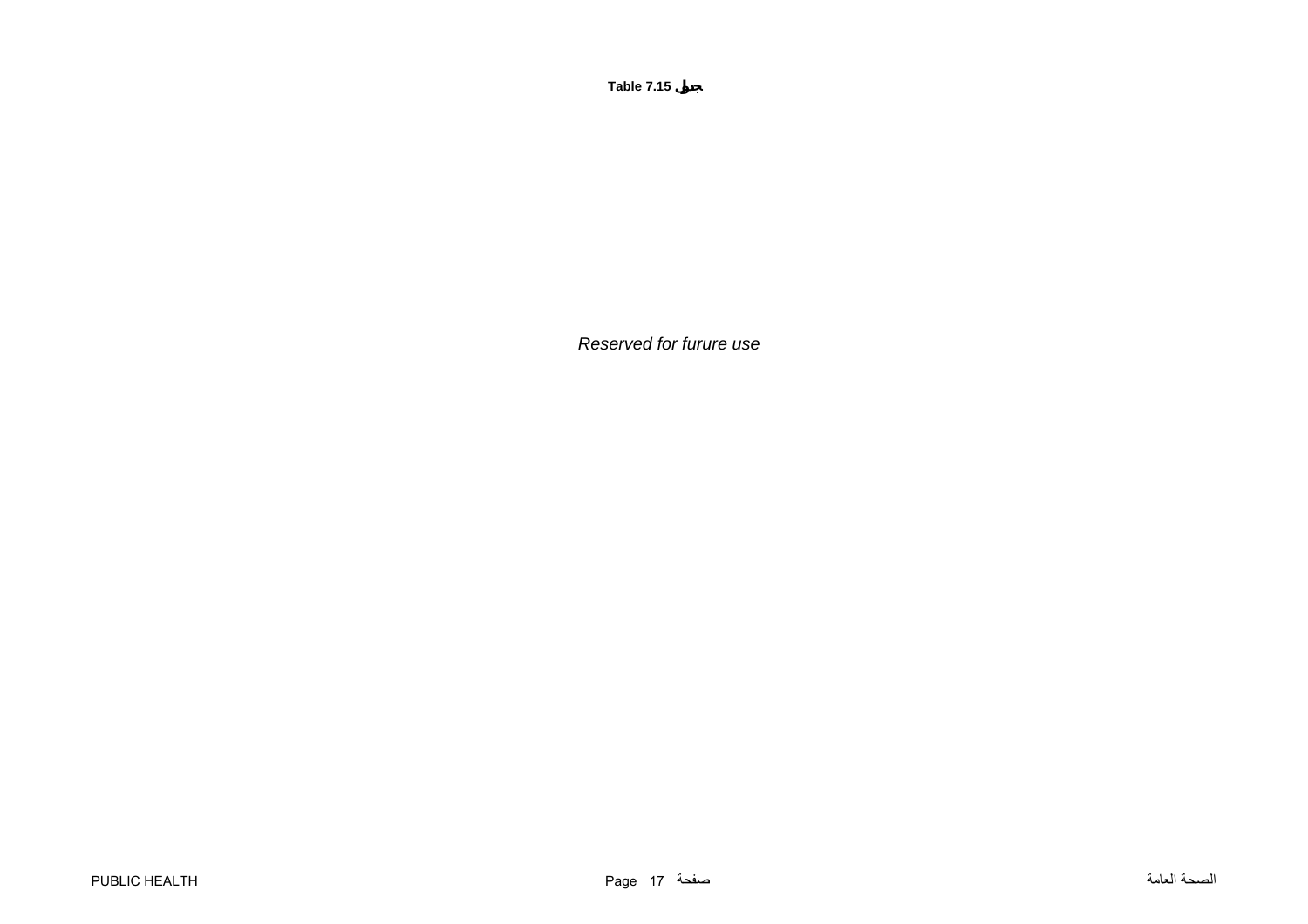| 2007 - 2003 |                                                                              |
|-------------|------------------------------------------------------------------------------|
|             | Water Supply Bacteriological and Chemical Test Results by Source 2003 - 2007 |

<span id="page-18-0"></span>

|                            | 2007          |         | 2006          |         | 2005          |         | 2004          |         | 2003          |         |  |
|----------------------------|---------------|---------|---------------|---------|---------------|---------|---------------|---------|---------------|---------|--|
|                            | %<br>Unsatis- | No. of  | %<br>Unsatis- | No. of  | %<br>Unsatis- | No. of  | %<br>Unsatis- | No. of  | %<br>Unsatis- | No. of  |  |
| Source                     | facory        | samples | facory        | samples | facory        | samples | facory        | samples | facory        | samples |  |
| Public water               | 9.2           | 1,450   | 7.2           | 832     | 12.2          | 1,548   | 1.8           | 1,884   | 3.8           | 1,900   |  |
| Demineralized water        |               |         |               |         |               |         |               |         |               |         |  |
| Schools, Hospitals, Hotels | 8.1           | 3,075   | 12.7          | 1,991   | 13.1          | 2,910   | 7.1           | 3,109   | 13.1          | 3,385   |  |
| Total                      | 17.3          | 4,525   | 11.1          | 2,823   | 12.8          | 4,458   | 5.1           | 4,993   | 9.9           | 5,285   |  |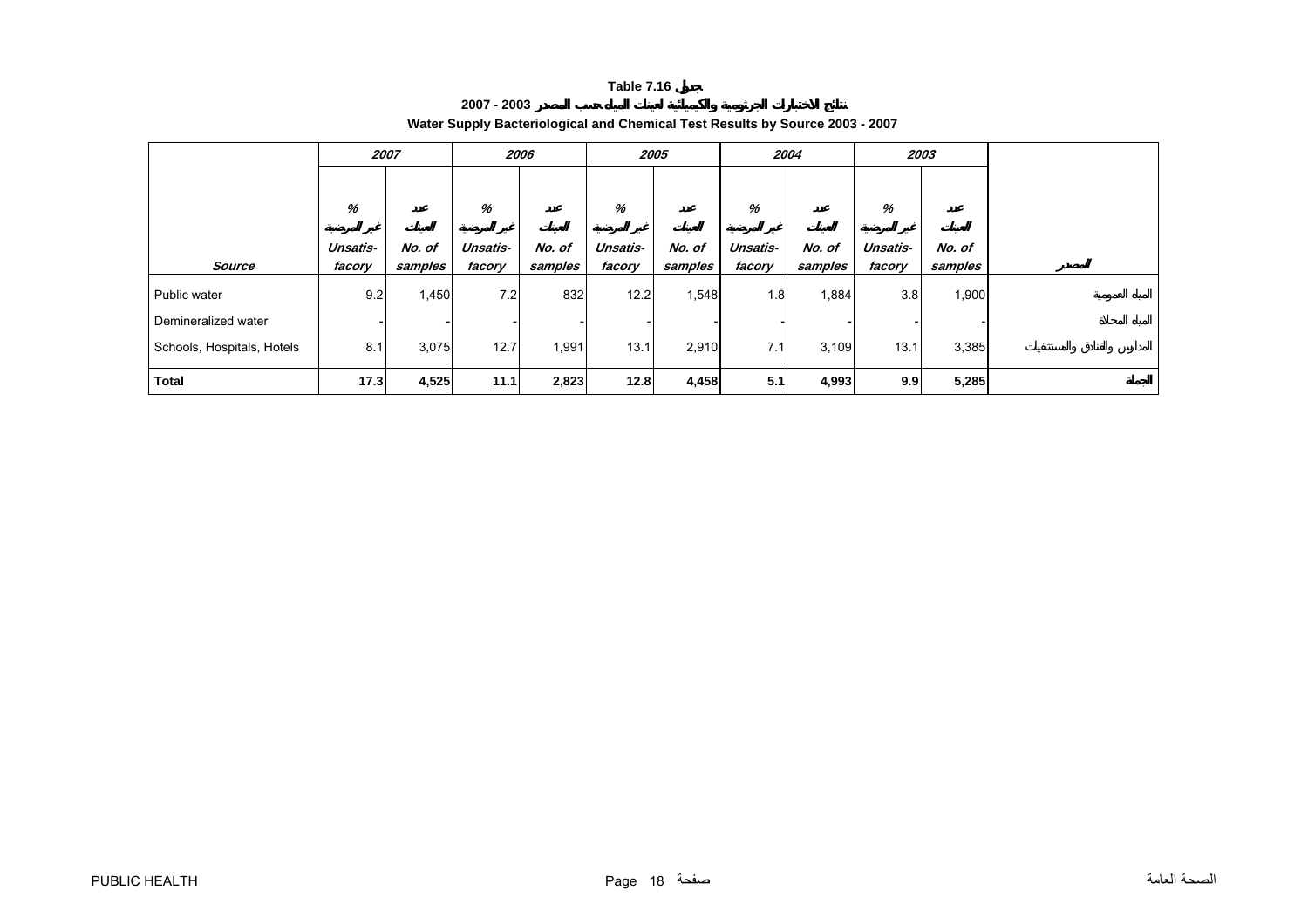# **2007 - 2004**

# **Examined and Positive Breeding Spots of Mosquito by Governorate 2004 - 2007**

<span id="page-19-0"></span>

| Governorate                     | 2007    | 2006    | 2005    | 2004    |  |
|---------------------------------|---------|---------|---------|---------|--|
| <b>Potential spots examined</b> |         |         |         |         |  |
| Muharraq                        | 5,527   | 13,036  | 7,682   | 8,502   |  |
| Capital                         | 43,315  | 69,195  | 29,776  | 23,043  |  |
| Central                         | 25,928  | 4,246   | 25,536  | 28,946  |  |
| Northern                        | 32,952  | 68,163  | 37,802  | 40,364  |  |
| Southern                        | 10,919  | 20,466  | 10,411  | 10,002  |  |
| <b>Total</b>                    | 118,641 | 175,106 | 111,207 | 110,857 |  |
|                                 |         |         |         |         |  |
| <b>Positive Culex spots</b>     |         |         |         |         |  |
| Muharraq                        | 67      | 155     | 69      | 33      |  |
| Capital                         | 1,044   | 1,844   | 532     | 505     |  |
| Central                         | 516     | 839     | 485     | 417     |  |
| Northern                        | 2,189   | 2,725   | 1,773   | 1,543   |  |
| Southern                        | 211     | 331     | 185     | 150     |  |
| <b>Total</b>                    | 4,027   | 5,894   | 3,044   | 2,648   |  |
| <b>Positive Anopheles spots</b> |         |         |         |         |  |
| Muharraq                        | 1       | 22      | 13      |         |  |
| Capital                         | 7       | 36      | $30\,$  | 10      |  |
| Central                         | 25      | 91      | 60      | 18      |  |
| Northern                        | 94      | 305     | 127     | 62      |  |
| Southern                        | 9       | 12      | 13      | 1       |  |
| <b>Total</b>                    | 136     | 466     | 243     | 91      |  |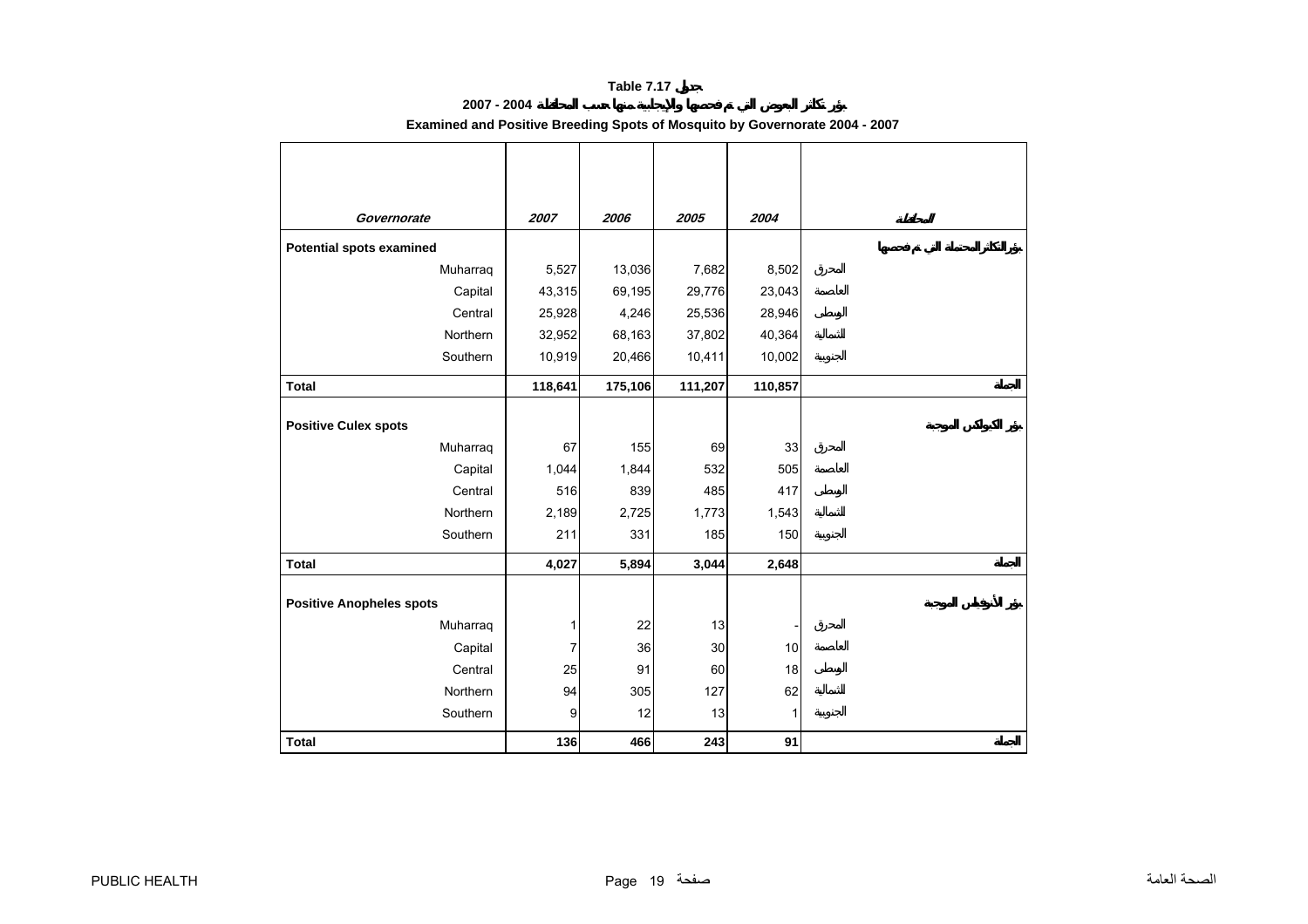**2007**

# **Malaria Cases by Country of Origin 2007**

<span id="page-20-0"></span>

| <b>Country of Origin</b>                                                                                                                                                    | <b>Total</b> | P.F. | P.V. | P.M. | <b>Mixed</b><br>(P.F. & P.V.) |
|-----------------------------------------------------------------------------------------------------------------------------------------------------------------------------|--------------|------|------|------|-------------------------------|
| Kingdom of Bahrain                                                                                                                                                          |              |      |      |      |                               |
| Republic of India                                                                                                                                                           | 57           | 5    | 52   |      |                               |
| Islamic Republic of Pakistan                                                                                                                                                | 32           |      | 31   |      |                               |
| Sultanate of Oman                                                                                                                                                           |              |      |      |      |                               |
| People's Republic of Bangladesh                                                                                                                                             |              |      |      |      |                               |
| Ethiopia                                                                                                                                                                    |              |      | 2    |      |                               |
| Kingdom of Nepal                                                                                                                                                            |              |      |      |      |                               |
| Republic of Cameroon                                                                                                                                                        |              |      |      |      |                               |
| Republic of the Philippines                                                                                                                                                 |              |      |      |      |                               |
| Unknown                                                                                                                                                                     |              |      | 3    |      |                               |
| <b>Total</b>                                                                                                                                                                | 100          | 7    | 92   |      | 1                             |
| P.F. - Plasmodium falciparum - often fatal form of malaria.<br>P.V. - Plasmodium vivax - usually mild form of malaria.<br>P.M. - Plasmodium malaria - mild form of malaria. |              |      |      |      |                               |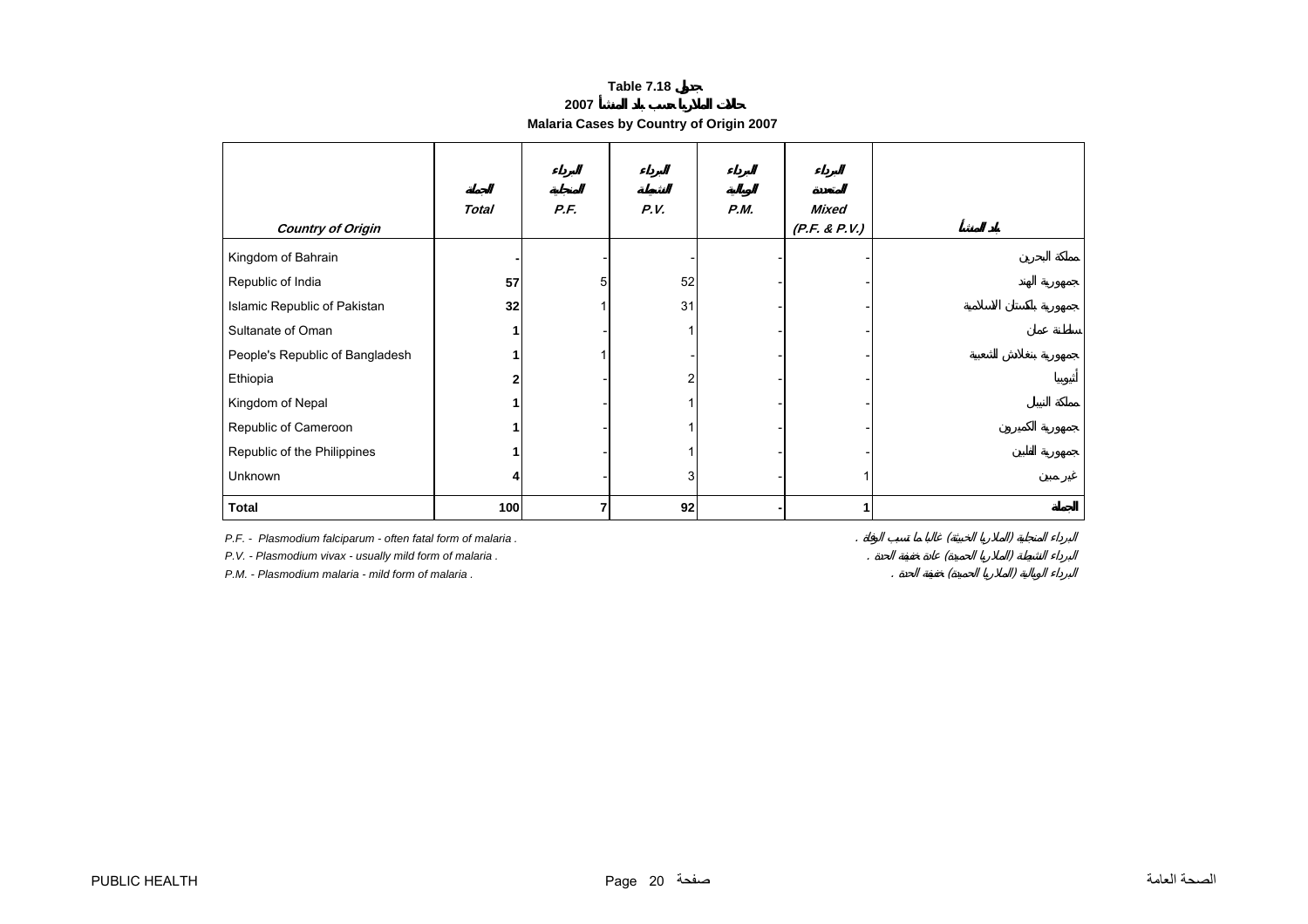# **2007 - 2006**

**Selected Serological Test Results 2006 - 2007**

<span id="page-21-0"></span>

|                                             | 2007                    |              |                |                         | 2006   |                |          |  |
|---------------------------------------------|-------------------------|--------------|----------------|-------------------------|--------|----------------|----------|--|
|                                             | <b>Positive samples</b> |              |                | <b>Positive samples</b> |        |                |          |  |
|                                             |                         |              | <b>Total</b>   |                         |        | <b>Total</b>   |          |  |
| Test / Source                               | %                       | No.          | <b>Samples</b> | %                       | No.    | <b>Samples</b> | $\prime$ |  |
| Hepatitis B surface antigen (HBsAg)         |                         |              |                |                         |        |                |          |  |
| <b>Blood Bank</b>                           | 0.15                    | 23           | 15,218         | 0.18                    | 26     | 14,209         |          |  |
| Suspected cases                             | 2.78                    | 836          | 30,030         | 3.04                    | 821    | 26,988         |          |  |
| Anti-HBs                                    |                         |              |                |                         |        |                |          |  |
| Postvaccination testing                     | 57.22                   | 1,129        | 1,973          | 62.37                   | 799    | 1,281          |          |  |
|                                             |                         |              |                |                         |        |                |          |  |
| Hepatitis B, E antigen (HBeAg) *            |                         |              |                |                         |        |                |          |  |
| HBsAg +ve cases                             | 18.99                   | 79           | 416            | 76.92                   | 80     | 104            |          |  |
| Anti-HBe                                    |                         |              |                |                         |        |                |          |  |
| HBsAg +ve cases                             | 64.67                   | 302          | 467            | 72.57                   | 336    | 463            |          |  |
|                                             |                         |              |                |                         |        |                |          |  |
| <b>Hepatitis A (Igm)</b><br>Suspected cases | 5.25                    | 101          | 1,924          | 6.59                    | 121    | 1,835          |          |  |
|                                             |                         |              |                |                         |        |                |          |  |
| Rubella antibodies (IgG)                    |                         |              |                |                         |        |                |          |  |
| Suspected cases pregnant women              | 95.88                   | 15,204       | 15,858         | 96.34                   | 13,998 | 14,530         |          |  |
| at 1st antenatal visit, other women         |                         |              |                |                         |        |                |          |  |
| Rubella antibodies (IgM)                    |                         |              |                |                         |        |                |          |  |
| Suspected cases                             | 0.98                    | 5            | 511            | 0.91                    | 4      | 439            |          |  |
|                                             |                         |              |                |                         |        |                |          |  |
| <b>HIV antibodies</b>                       |                         |              |                |                         |        |                |          |  |
| <b>Blood donors</b>                         | 0.01                    | $\mathbf{1}$ | 15,218         | 0.02                    | 3      | 14,209         |          |  |
| Pre-employment examination                  | 0.11                    | 44           | 39,782         | 0.15                    | 55     | 35,894         |          |  |

*\* Hepatitis B, E antigen (HBeAg): decrease / increase due to selective sample testing.* . / : *\**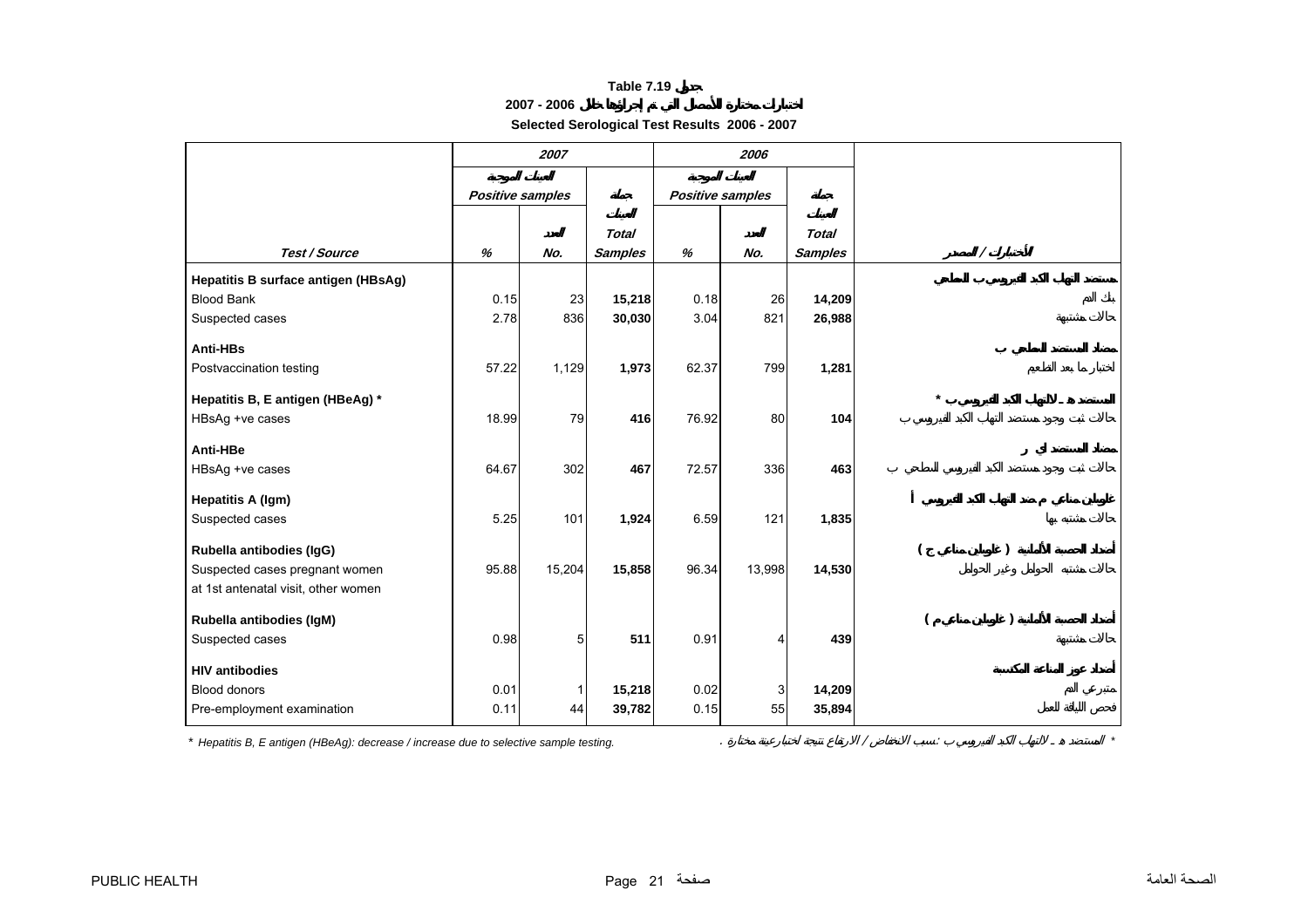#### **2007 - 2003 1000 Number and Rates per 1000 population of Road and Traffic Related Accidents by Seriousness of Injuries and Sex 2003 - 2007**

<span id="page-22-0"></span>

|                              |      | <b>Total</b> |        | <b>Pedestrians</b> |        | <b>Passengers</b> |                | <b>Drivers</b> |                         |             |      |
|------------------------------|------|--------------|--------|--------------------|--------|-------------------|----------------|----------------|-------------------------|-------------|------|
|                              |      |              |        |                    |        |                   |                |                |                         |             |      |
|                              |      |              |        |                    |        |                   |                |                |                         |             |      |
| <b>Seriousness of Injury</b> | Rate | <b>Total</b> | Female | <b>Male</b>        | Female | <b>Male</b>       | Female         | <b>Male</b>    | Female                  | <b>Male</b> |      |
| 2003                         |      |              |        |                    |        |                   |                |                |                         |             | 2003 |
| Death                        | 0.11 | 77           | 8      | 69                 | 4      | 21                | 4              | 10             |                         | 38          |      |
| Serious injury               | 0.73 | 501          | 102    | 399                | 43     | 110               | 39             | 73             | 20                      | 216         |      |
| Slight injury                | 4.27 | 2,945        | 953    | 1,992              | 78     | 273               | 535            | 601            | 340                     | 1,118       |      |
| 2004                         |      |              |        |                    |        |                   |                |                |                         |             | 2004 |
| Death                        | 0.10 | 70           | 10     | 60                 | 3      | 23                | $\overline{7}$ | 9              |                         | 28          |      |
| Serious injury               | 0.76 | 538          | 97     | 441                | 24     | 109               | 39             | 100            | 34                      | 232         |      |
| Slight injury                | 4.26 | 3,016        | 985    | 2,031              | 102    | 283               | 530            | 656            | 353                     | 1,092       |      |
| 2005                         |      |              |        |                    |        |                   |                |                |                         |             | 2005 |
| Death                        | 0.11 | 83           | 15     | 68                 | 2      | 24                | 11             | 12             | $\overline{\mathbf{c}}$ | 32          |      |
| Serious injury               | 0.86 | 623          | 132    | 491                | 33     | 130               | 53             | 101            | 46                      | 260         |      |
| Slight injury                | 4.02 | 2,912        | 953    | 1,959              | 96     | 280               | 526            | 695            | 331                     | 984         |      |
| 2006                         |      |              |        |                    |        |                   |                |                |                         |             | 2006 |
| Death                        | 0.12 | 87           | 13     | 74                 | 4      | 22                | $\overline{7}$ | 18             | 2                       | 34          |      |
| Serious injury               | 0.72 | 533          | 108    | 425                | 32     | 142               | 39             | 84             | 37                      | 199         |      |
| Slight injury                | 3.93 | 2,919        | 973    | 1,946              | 103    | 311               | 503            | 599            | 367                     | 1,036       |      |
| 2007                         |      |              |        |                    |        |                   |                |                |                         |             | 2007 |
| Death                        | 0.09 | 91           | 8      | 83                 | 3      | 23                | $\overline{c}$ | 16             | 3                       | 44          |      |
| Serious injury               | 0.53 | 551          | 111    | 440                | 34     | 126               | 43             | 104            | 34                      | 210         |      |
| Slight injury                | 2.76 | 2,864        | 879    | 1,985              | 109    | 316               | 432            | 631            | 338                     | 1,038       |      |
|                              |      |              |        |                    |        |                   |                |                |                         |             |      |

**Source: Ministry of Interior - General Directorate of Traffic .**  $\blacksquare$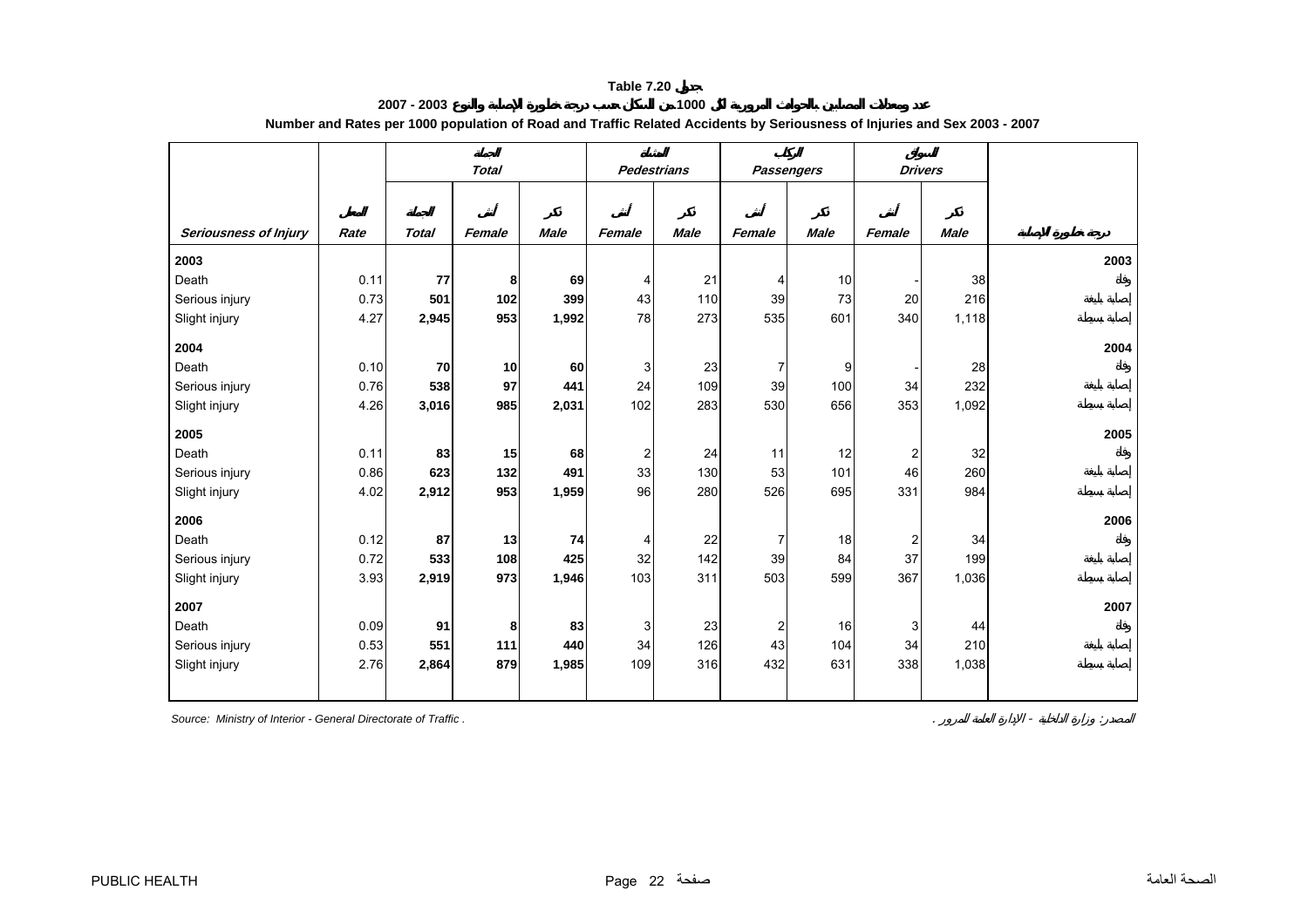

<span id="page-23-0"></span>

*Reference: Table 7.20*

*7.20* :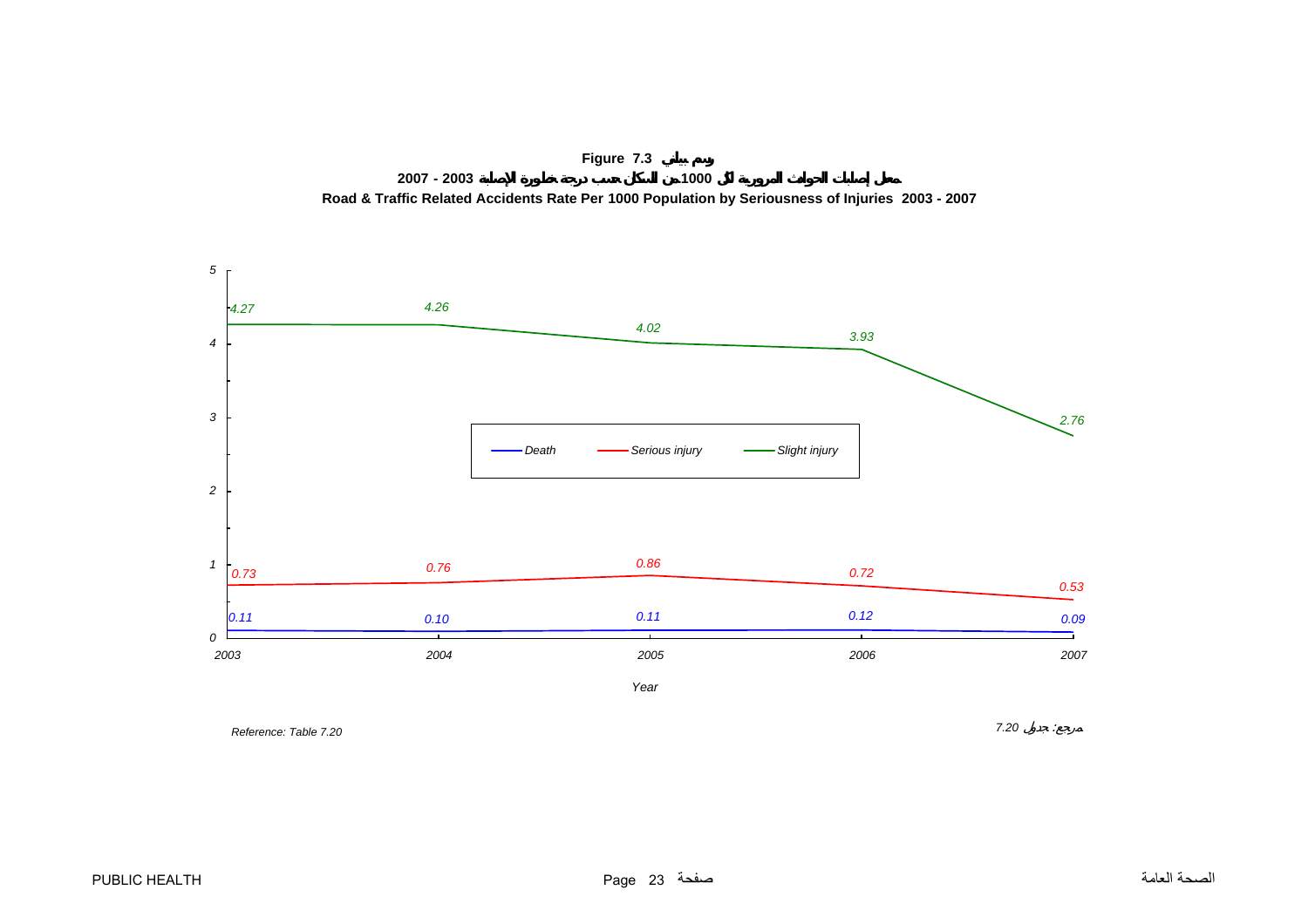**2007** 

<span id="page-24-0"></span>

|                       | <b>Age Groups</b> |                |                |       |       |                |       |                  |                |
|-----------------------|-------------------|----------------|----------------|-------|-------|----------------|-------|------------------|----------------|
|                       |                   |                |                |       |       |                |       |                  |                |
| Seriousness of Injury | <b>Total</b>      | 70+            | 69-60          | 59-50 | 49-40 | 39-30          | 29-20 | 19-10            | 09-00          |
| <b>Drivers</b>        |                   |                |                |       |       |                |       |                  |                |
| Death                 | 47                | 1              | 3              | 3     | 11    | 8              | 19    | $\boldsymbol{2}$ |                |
| Serious injury        | 244               | 6              | $\overline{7}$ | 16    | 38    | 46             | 92    | 36               | 3              |
| Slight injury         | 1,376             | $\overline{7}$ | 16             | 81    | 220   | 351            | 552   | 144              | 5              |
| <b>Total</b>          | 1,667             | 14             | 26             | 100   | 269   | 405            | 663   | 182              | 8              |
| <b>Passengers</b>     |                   |                |                |       |       |                |       |                  |                |
| Death                 | 18                |                |                | 2     | 3     | $\overline{5}$ | 3     | 4                | 1              |
| Serious injury        | 147               | 5              |                | 7     | 10    | 35             | 44    | 34               | 12             |
| Slight injury         | 1,063             | 24             | 13             | 47    | 93    | 167            | 300   | 266              | 153            |
| <b>Total</b>          | 1,228             | 29             | 13             | 56    | 106   | 207            | 347   | 304              | 166            |
| <b>Pedestrians</b>    |                   |                |                |       |       |                |       |                  |                |
| Death                 | 26                |                | 1              | 1     | 4     | 4              | 5     | 4                | $\overline{7}$ |
| Serious injury        | 160               | 8              | 6              | 9     | 14    | 34             | 22    | 23               | 44             |
| Slight injury         | 425               | 18             | 15             | 31    | 50    | 70             | 69    | 68               | 104            |
| <b>Total</b>          | 611               | 26             | 22             | 41    | 68    | 108            | 96    | 95               | 155            |
| Death                 | 91                | 1              | 4              | 6     | 18    | 17             | 27    | 10               | 8              |
| Serious injury        | 551               | 19             | 13             | 32    | 62    | 115            | 158   | 93               | 59             |
| Slight injury         | 2,864             | 49             | 44             | 159   | 363   | 588            | 921   | 478              | 262            |
| <b>Grand Total</b>    | 3,506             | 69             | 61             | 197   | 443   | 720            | 1106  | 581              | 329            |

# **Number of Road and Traffic Related Accidents by Seriousness of Injuries and Age Groups 2007**

**Source: Ministry of Interior - General Directorate of Traffic .**  $\blacksquare$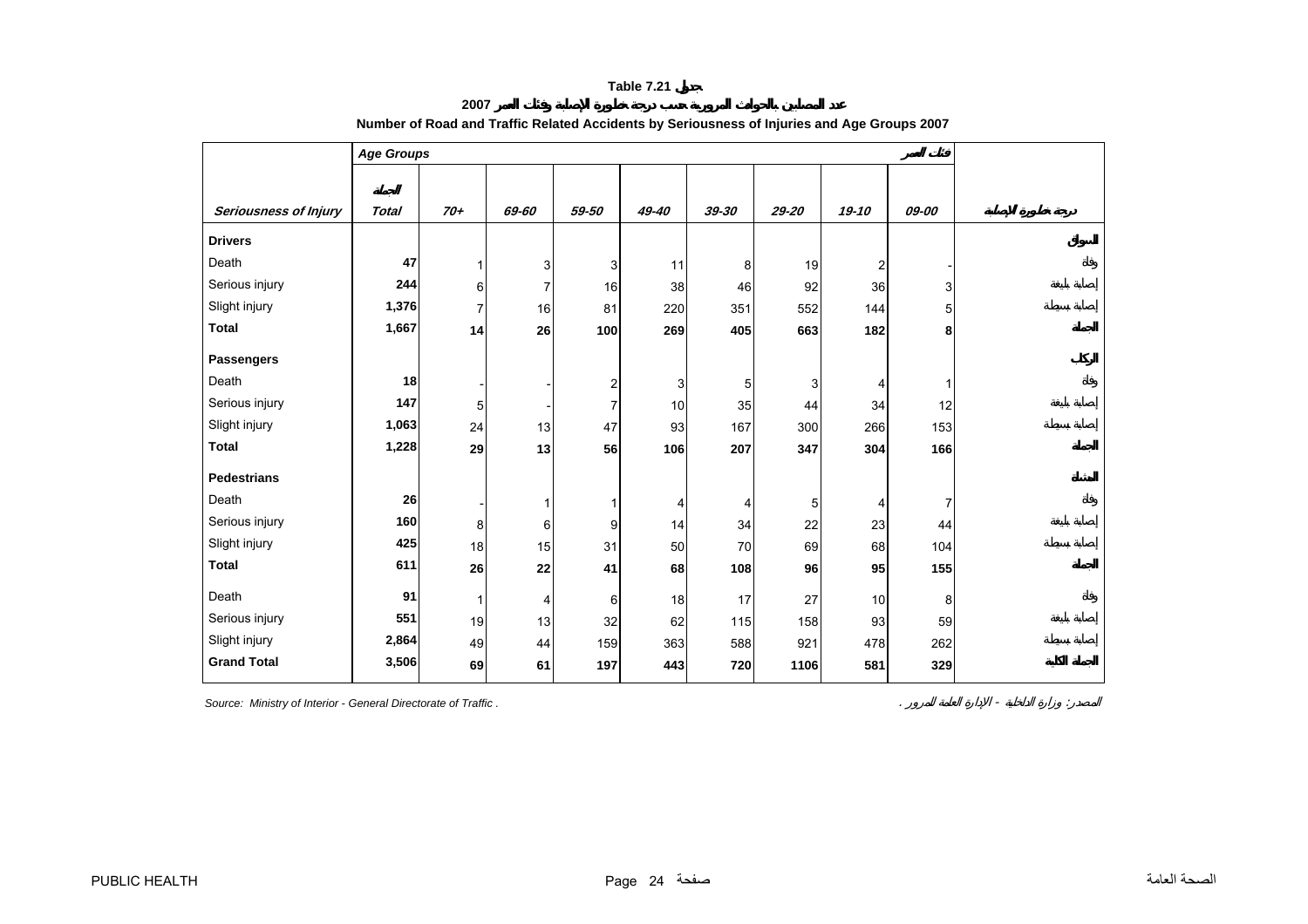#### **2007**

# **Injury Accidents by Main Causes and Seriousness of Injury 2007**

<span id="page-25-0"></span>

|                                    | <b>Seriousness of Injury</b> |                      |                |       |  |  |  |
|------------------------------------|------------------------------|----------------------|----------------|-------|--|--|--|
|                                    |                              |                      |                |       |  |  |  |
|                                    |                              |                      |                |       |  |  |  |
| <b>Main Causes</b>                 | Total                        | <b>Slight injury</b> | Serious injury | Death |  |  |  |
| Accident due to Driver Action      | 1,850                        | 1,350                | 418            | 82    |  |  |  |
| Accident due to Pedestrian Action  | 80                           | 55                   | 25             |       |  |  |  |
| Accident due to Passenger Action   | 7                            | 4                    | 3              |       |  |  |  |
| Accident due to Obstruction        | 10                           | 7                    | 3              |       |  |  |  |
| Accident due to Defective Vehicles | 12                           | 9                    | 2              |       |  |  |  |
| Accident due to Road Condition     | 12                           | 12                   |                |       |  |  |  |
| Accident due to Weather Condition  | 4                            | 4                    |                |       |  |  |  |
| Accident due to Animals            |                              | 5                    | $\overline{2}$ |       |  |  |  |
| Accident due to Other Factors      | 87                           | 71                   | 16             |       |  |  |  |
| <b>Total</b>                       | 2,069                        | 1,517                | 469            | 83    |  |  |  |

**Source: Ministry of Interior - General Directorate of Traffic .**  $\blacksquare$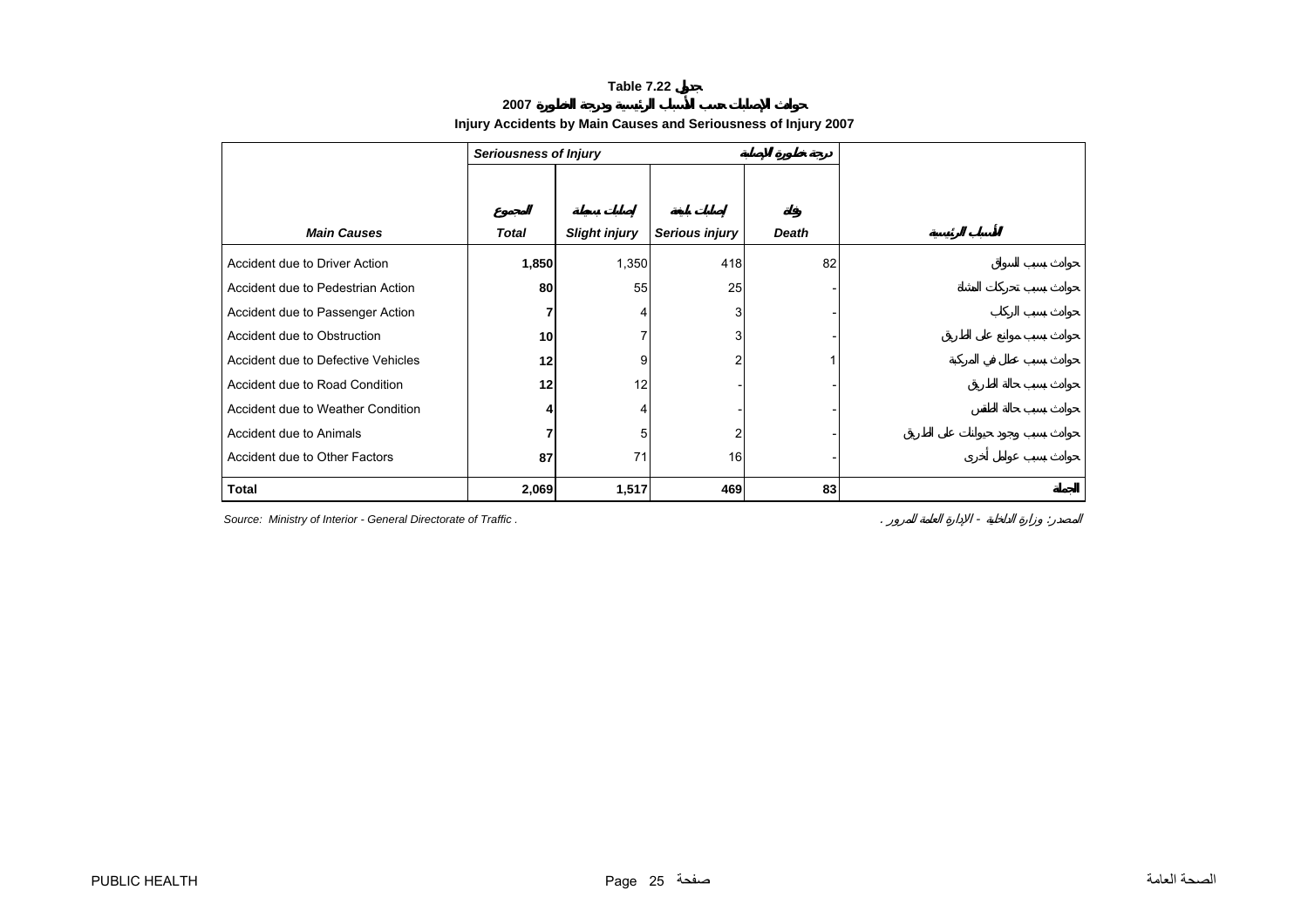**2007**

# **Injury Accidents by Region and Seriousness of Injury 2007**

<span id="page-26-0"></span>

|              | <b>Seriousness of Injury</b> |                      |                |              |         |
|--------------|------------------------------|----------------------|----------------|--------------|---------|
|              |                              |                      |                |              |         |
|              |                              |                      |                |              |         |
| Region       | <b>Total</b>                 | <b>Slight injury</b> | Serious injury | <b>Death</b> | المنطقة |
| Hidd         | 33                           | 24                   | 8              | 1            |         |
| Muharraq     | 146                          | 105                  | 34             | 7            |         |
| Manama       | 545                          | 394                  | 131            | 20           |         |
| Jidhafs      | 195                          | 148                  | 40             | 7            |         |
| Northern     | 149                          | 101                  | 42             | 6            |         |
| Sitra        | 151                          | 112                  | 34             | 5            |         |
| Central      | 134                          | 102                  | 28             | 4            |         |
| Isa Town     | 163                          | 138                  | 22             | 3            |         |
| Riffa        | 304                          | 213                  | 72             | 19           |         |
| Western      | $90\,$                       | 62                   | 21             | 7            |         |
| Hawar Island |                              |                      |                |              |         |
| Hamad Town   | 159                          | 118                  | 37             | 4            |         |
| <b>Total</b> | 2,069                        | 1,517                | 469            | 83           |         |

*Source: Ministry of Interior - General Directorate of Traffic .* . - :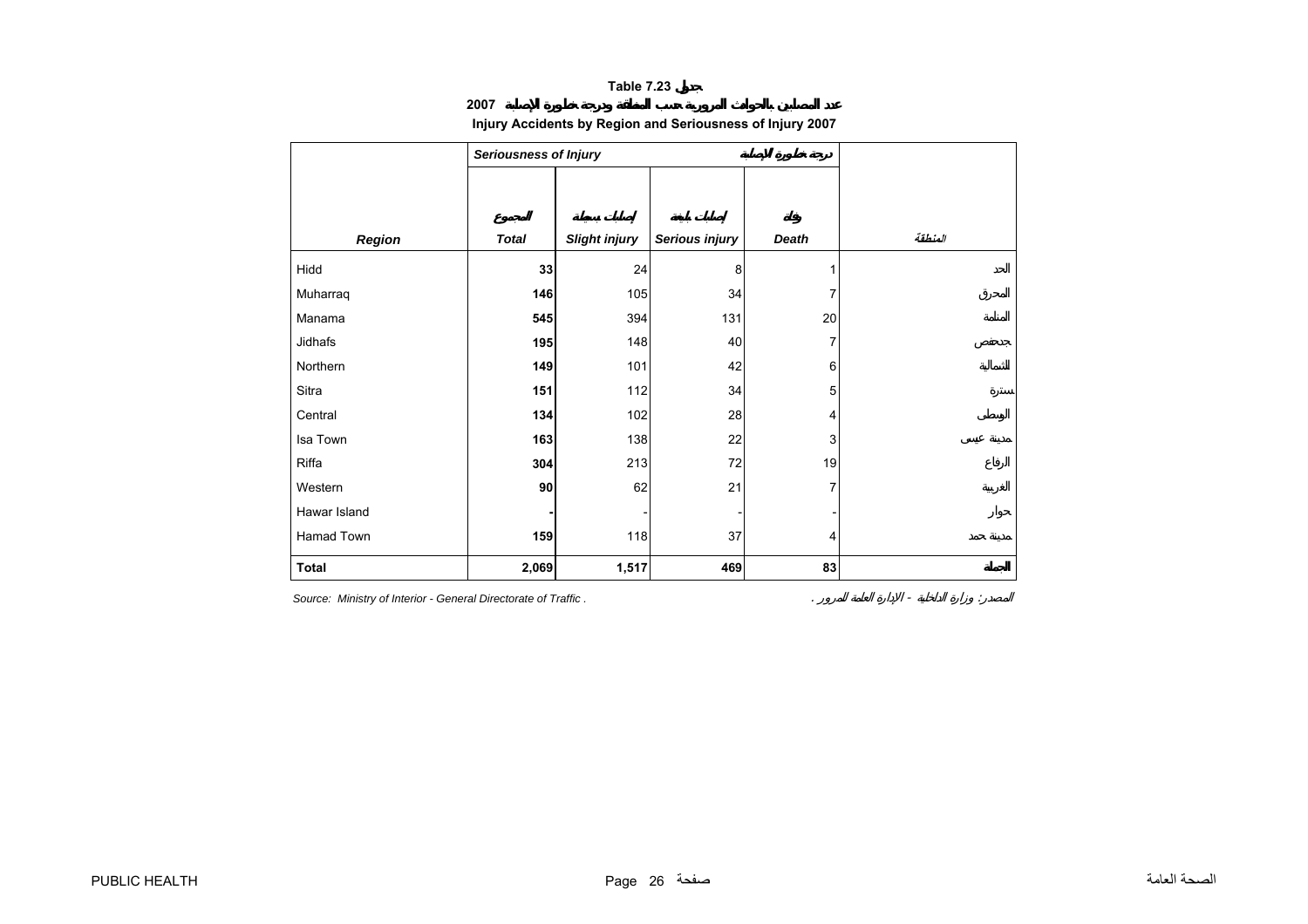**2007** 

<span id="page-27-0"></span>

|                       | Governorate  |                 |         |                 |         |                 |        |
|-----------------------|--------------|-----------------|---------|-----------------|---------|-----------------|--------|
|                       |              |                 |         |                 |         |                 |        |
|                       |              |                 |         |                 |         |                 |        |
| Seriousness of Injury | <b>Total</b> | <b>Muharraq</b> | Capital | <b>Northern</b> | Central | <b>Southern</b> |        |
| <b>Drivers</b>        |              |                 |         |                 |         |                 | السواق |
| Death                 | 47           | 3               | 9       | 10              | 14      | 11              |        |
| Serious injury        | 244          | 17              | 64      | 54              | 66      | 43              |        |
| Slight injury         | 1,376        | 128             | 357     | 296             | 427     | 168             |        |
| <b>Passengers</b>     |              |                 |         |                 |         |                 | الركاب |
| Death                 | 18           | 3               | 3       | 3               | 4       | 5               |        |
| Serious injury        | 147          | 15              | 32      | 32              | 42      | 26              |        |
| Slight injury         | 1,063        | 88              | 254     | 258             | 317     | 146             |        |
| <b>Pedestrians</b>    |              |                 |         |                 |         |                 | المشاة |
| Death                 | 26           | 3               | 10      | 2               | 7       | 4               |        |
| Serious injury        | 160          | 17              | 53      | 46              | 35      | 9               |        |
| Slight injury         | 425          | 38              | 141     | 116             | 99      | 31              |        |
| <b>Total</b>          |              |                 |         |                 |         |                 | الجملة |
| Death                 | 91           | 9               | 22      | 15              | 25      | 20              |        |
| Serious injury        | 551          | 49              | 149     | 132             | 143     | 78              |        |
| Slight injury         | 2,864        | 254             | 752     | 670             | 843     | 345             |        |

# **Number of Road and Traffic Related Accidents by Seriousness of Injuries and Governorate 2007**

**Source: Ministry of Interior - General Directorate of Traffic .**  $\blacksquare$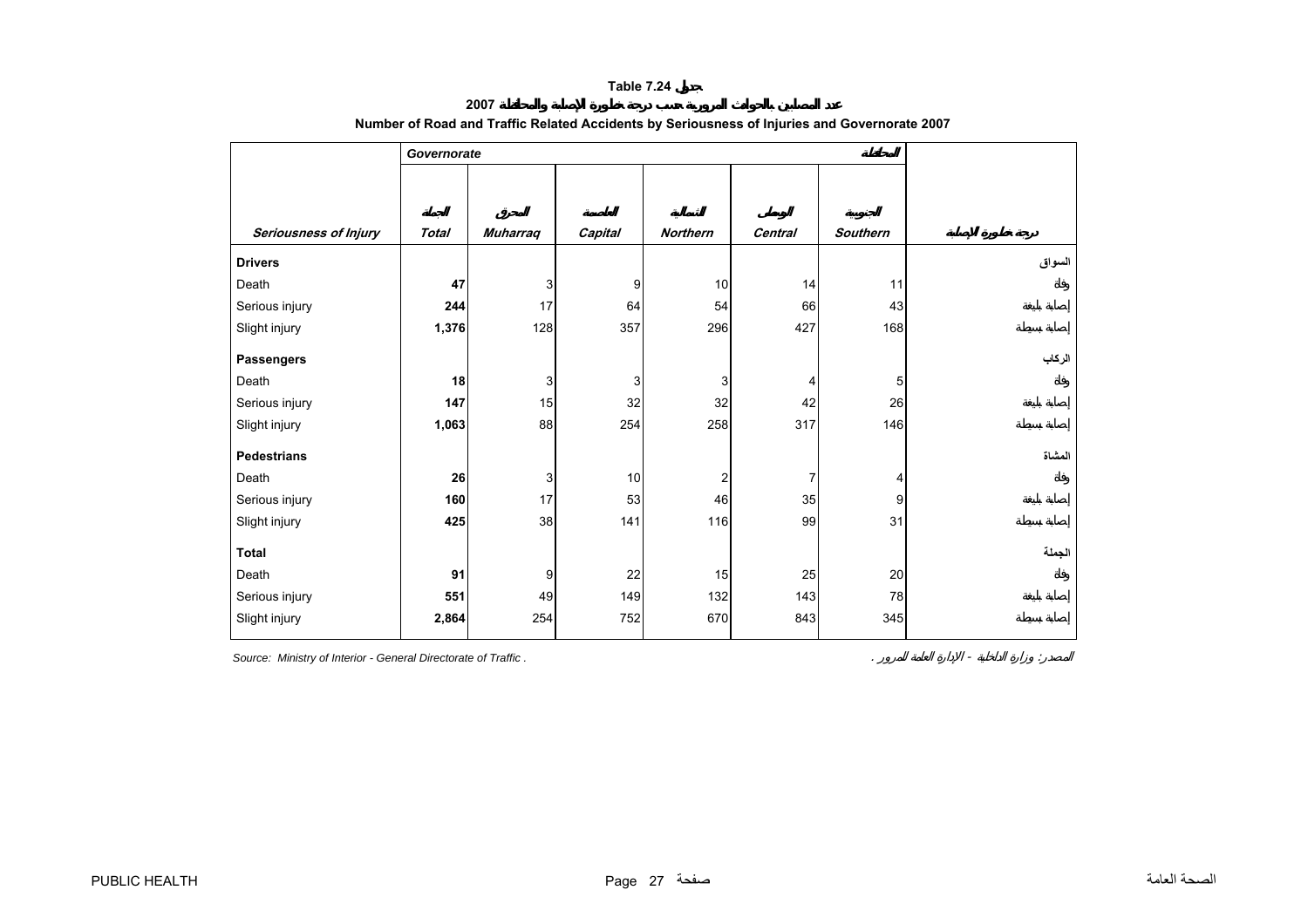**2007 1000 Number and Rates of Occupational Injuries and Deaths Per 1000 Insured Persons by Nationality, Division of Economic Activity and Sex 2007**

<span id="page-28-0"></span>

|              |                 | <b>Number of Insured Persons</b> |                |              |                 |        | <b>Total Deaths</b> |                | <b>Total Injuries</b> |                | Non-Bahraini   |               | <b>Bahraini</b> |             |                                                         |
|--------------|-----------------|----------------------------------|----------------|--------------|-----------------|--------|---------------------|----------------|-----------------------|----------------|----------------|---------------|-----------------|-------------|---------------------------------------------------------|
|              |                 | <b>Bahraini</b>                  |                |              | <b>Bahraini</b> |        |                     |                |                       |                |                | <b>Injury</b> | <b>Injury</b>   |             |                                                         |
|              | الجملة          |                                  |                | الجملة       |                 |        |                     |                |                       |                |                |               |                 |             |                                                         |
| <b>Total</b> | <b>Total</b>    | Female                           | Male           | <b>Total</b> | Female          | Male   | Rate                | No.            | Rate                  | No.            | Female         | <b>Male</b>   | Female          | <b>Male</b> | <b>Division of Economic Activity</b>                    |
| 4,609        | 4,290           | 12                               | 4,278          | 319          | 40 <sup>1</sup> | 279    |                     |                | 4.6                   | 21             |                | 3             | 5 <sub>5</sub>  | 13          |                                                         |
|              |                 |                                  |                |              |                 |        |                     |                |                       |                |                |               |                 |             | Agriculture & Fishing                                   |
| 46           | 12              | 2                                | 10             | 34           | 1               | 33     |                     |                |                       |                |                |               |                 |             | Mining & Quarrying                                      |
| 63,877       | 47,749          | 2,077                            | 45,672         | 16,128       | 2,778           | 13,350 | 0.2                 | 11             | 11.5                  | 737            | $\overline{2}$ | 303           | 20              | 412         |                                                         |
|              |                 |                                  |                |              |                 |        |                     |                |                       |                |                |               |                 |             | Manufacturing                                           |
| 1,488        | 918             | 11                               | 907            | 570          | 67              | 503    |                     |                | 4.7                   | $\overline{7}$ |                | 2             |                 | 5           |                                                         |
|              | 115,540 103,954 |                                  | 465 103,489    | 11,586       | 2,790           | 8,796  | 0.1                 | 13             | 7.1                   | 826            | 3              | 664           | 2 <sub>l</sub>  | 157         | Electricity, Gas & Water Supply                         |
|              |                 |                                  |                |              |                 |        |                     |                |                       |                |                |               |                 |             | Construction                                            |
| 87,440       | 73,027          | 4,517                            | 68,510         | 14,413       | 4,596           | 9,817  | 0.1                 | 11             | 2.4                   | 212            | 3              | 107           | 8               | 94          |                                                         |
|              |                 |                                  |                |              |                 |        |                     |                |                       |                |                |               |                 |             | Wholesale, Retail Trades, Hotels & Restaurants          |
| 13,807       | 7,646           | 1,254                            | 6,392          | 6,161        | 1,129           | 5,032  | 0.1                 | $\overline{c}$ | 13.0                  | 180            | 79             | 33            | 10              | 58          | Transport, Storage & Communications                     |
| 19,573       | 8,388           | 862                              | 7,526          | 11,185       | 3,385           | 7,800  | 0.1                 | $\overline{c}$ | 2.8                   | 54             |                | 21            | 9               | 24          |                                                         |
|              |                 |                                  |                |              |                 |        |                     |                |                       |                |                |               |                 |             | Finance, Insurance, Real Estate and Business Activities |
| 54,526       | 43,090          | 4,547                            | 38,543         | 11,436       | 4,783           | 6,653  | 0.02                | 1              | 2.8                   | 153            | $\overline{2}$ | 57            | 5 <sub>5</sub>  | 89          |                                                         |
|              |                 |                                  |                |              |                 |        |                     |                |                       |                |                |               |                 |             | Community, Social and Personal Activities               |
|              | 360,906 289,074 |                                  | 13,747 275,327 | 71,832       | 19,569          | 52,263 | 0.1                 | 40             | 6.1                   | 2,190          | 89             | 1,190         | 59              | 852         | <b>Total</b>                                            |

*Note: the data represent persons covered by social insurance only.* . :

*Source: General Organisation for Social Insurance.* . :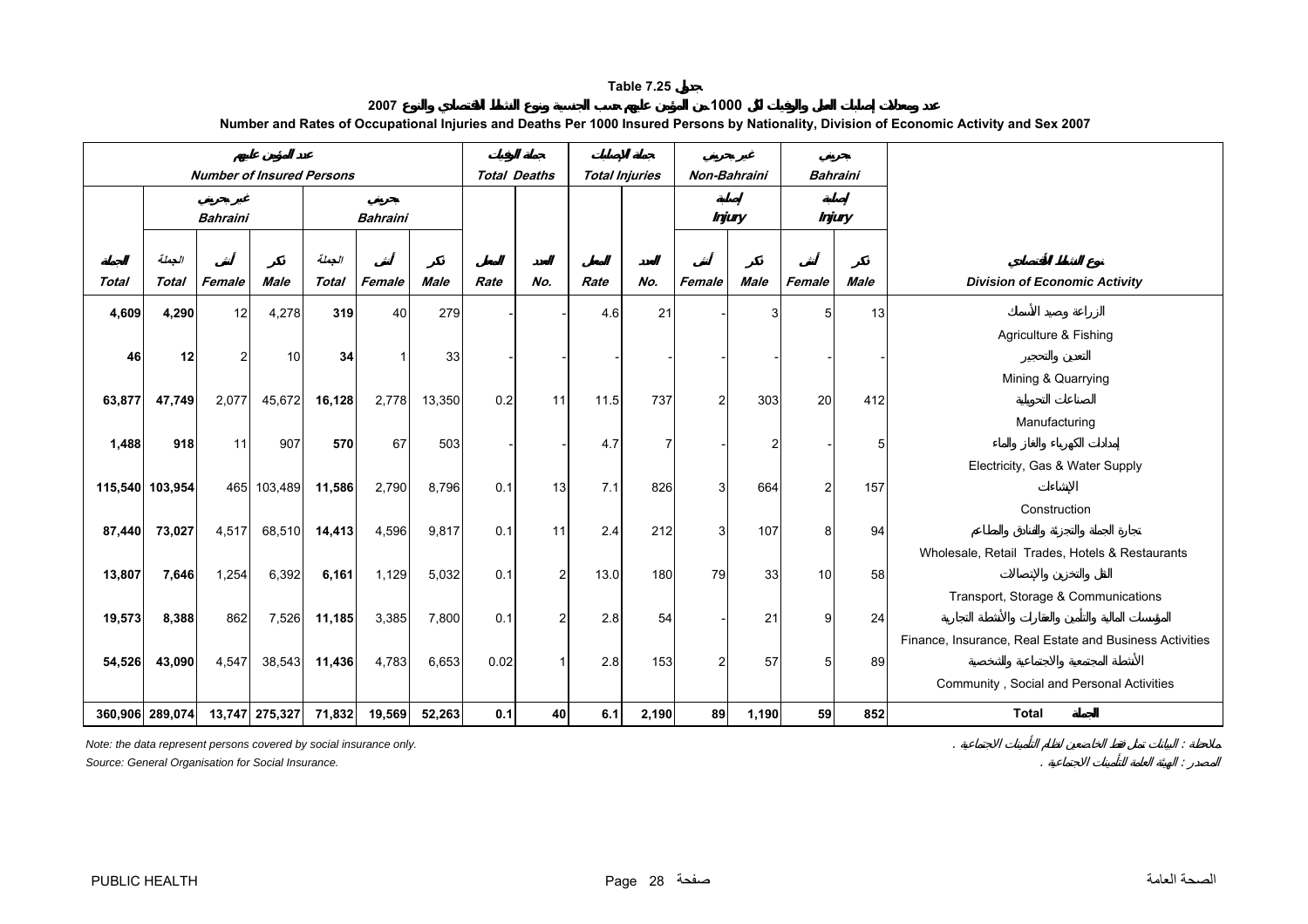**2007 1000 Occupational Injuries and Deaths Rates Per 1000 Insured Persons by Nationality and Division of Economic Activity 2007** 

<span id="page-29-0"></span>

|                                                | 2007    |            | 2006    |      |         | 2005       |         | 2004       | 2003    |            |
|------------------------------------------------|---------|------------|---------|------|---------|------------|---------|------------|---------|------------|
|                                                |         |            |         |      |         |            |         |            |         |            |
| <b>Division of Economic Activity</b>           | Non-Bah | <b>Bah</b> | Non-Bah | Bah  | Non-Bah | <b>Bah</b> | Non-Bah | <b>Bah</b> | Non-Bah | <b>Bah</b> |
| Agriculture & Fishing                          | 0.7     | 56.4       | 2.1     | 85.0 | 1.7     | 75.5       | 1.7     | 90.4       | 1.7     | 99.4       |
| Manufacturing                                  | 6.4     | 26.8       | 6.2     | 29.8 | 6.2     | 24.7       | 7.2     | 26.5       | 7.5     | 29.8       |
| Electricity, Gas & Water Supply                | 2.2     | 8.8        | 8.8     | 15.2 | 15.0    | 16.8       | 13.7    | 12.6       | 12.3    | 33.6       |
| Construction                                   | 6.4     | 13.7       | 7.4     | 17.1 | 8.8     | 16.2       | 7.5     | 13.4       | 10.2    | 20.2       |
| Wholesale, Retail Trades, Hotels & Restaurants | 1.5     | 7.1        | 1.5     | 13.7 | 2.1     | 11.7       | 2.2     | 10.6       | 3.0     | 11.6       |
| Transport, Storage & Communications            | 14.6    | 11.0       | 17.9    | 19.7 | 22.3    | 13.2       | 17.1    | 20.1       | 15.4    | 16.5       |
| Finance, Insurance, Real Estate                | 2.5     | 3.0        | 2.5     | 4.1  | 1.7     | 5.3        | 4.7     | 5.0        | 4.6     | 4.5        |
| and Business Activities                        |         |            |         |      |         |            |         |            |         |            |
| Community, Social and Personal Activities      | 1.4     | 8.2        | 1.9     | 16.1 | 1.7     | 16.9       | 2.0     | 14.4       | 3.2     | 18.1       |
| Total                                          | 4.4     | 12.7       | 49.7    | 18.2 | 56.8    | 16.1       | 5.8     | 16.5       | 7.1     | 19.4       |

*Note: the data represent persons covered by social insurance only.* . : *Source: General Organisation for Social Insurance.* . :